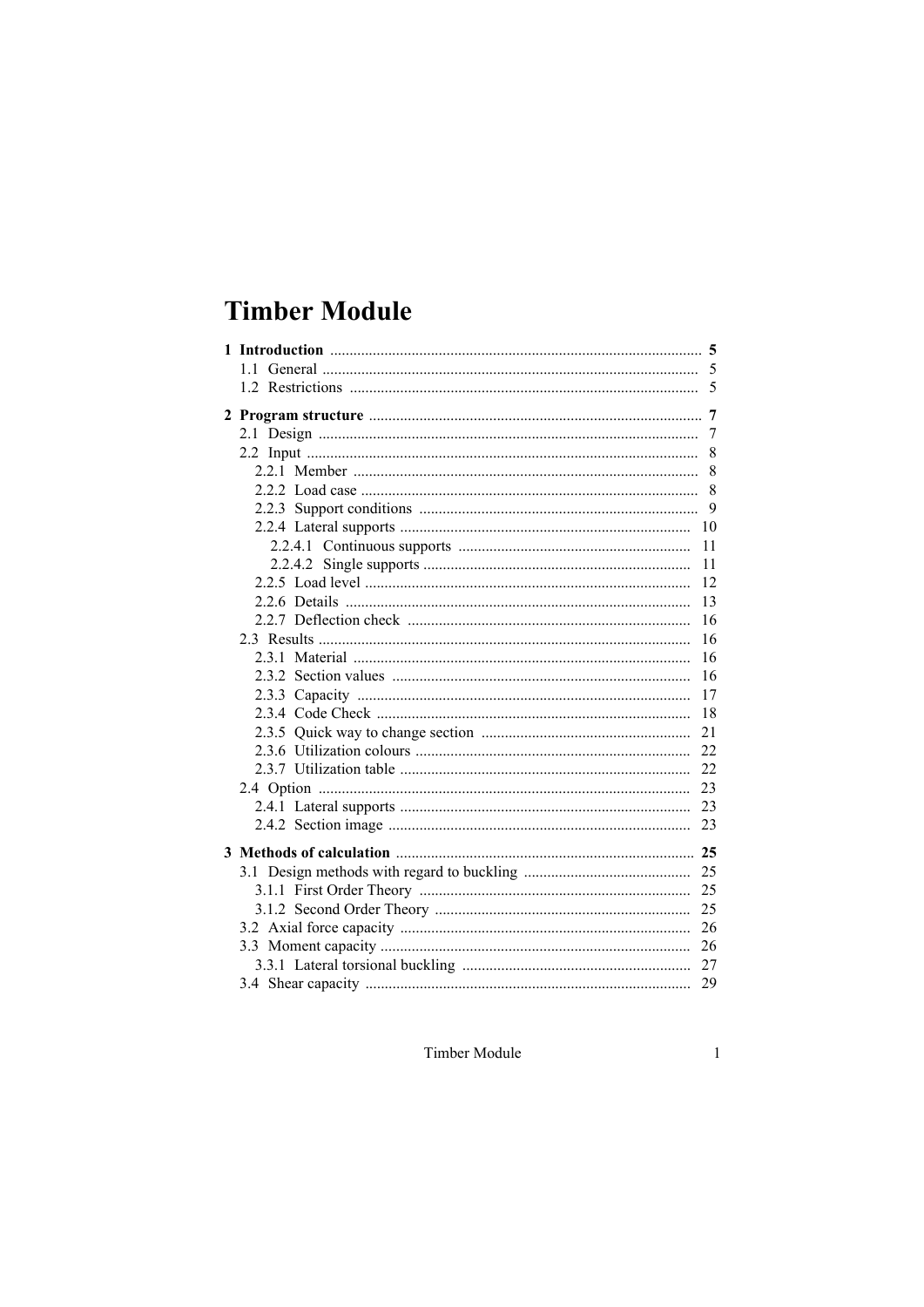|--|--|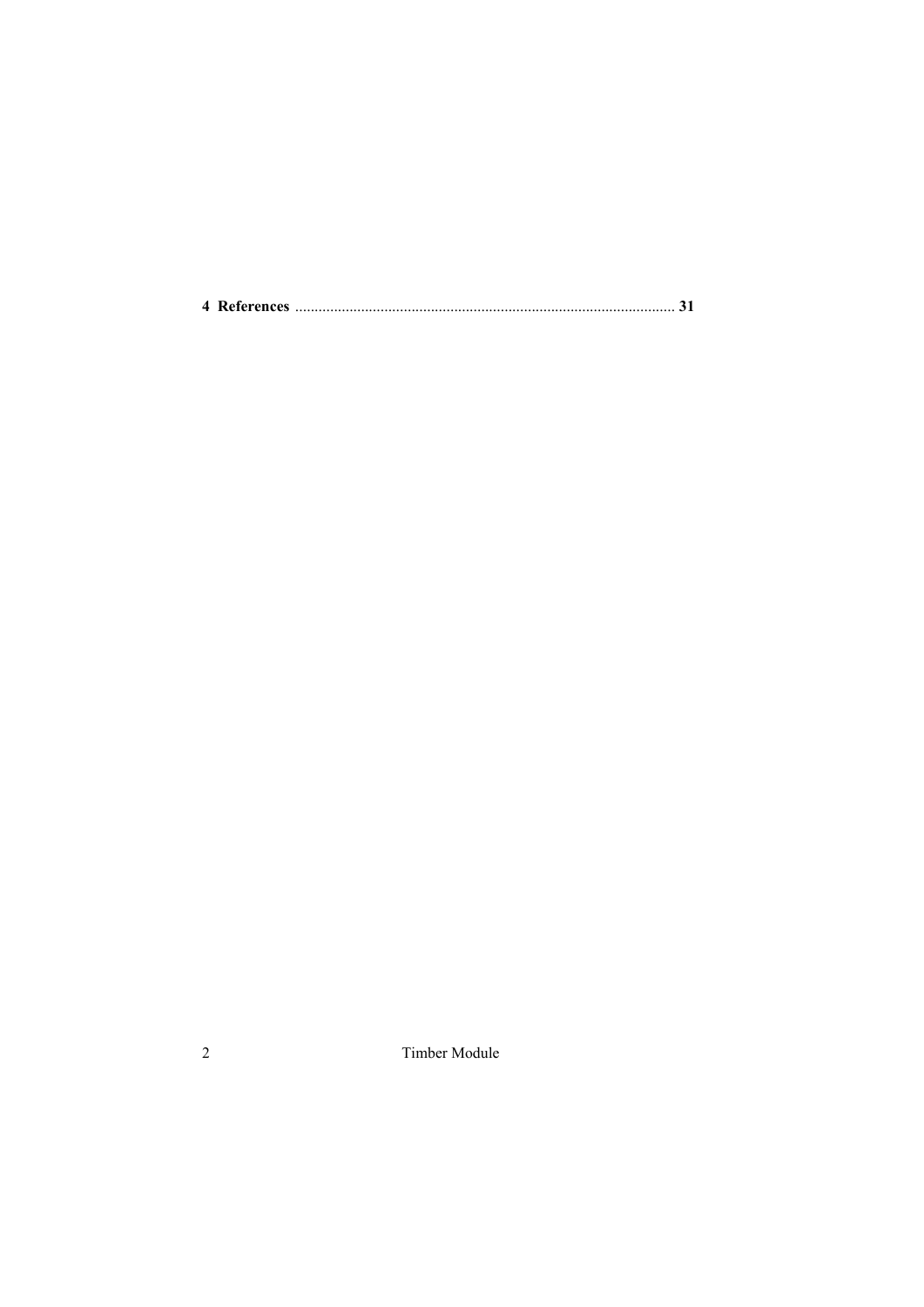# **Info**



**Timber Module 6.0**

| Copyright: | Structural Design Software in Europe AB |
|------------|-----------------------------------------|
|            |                                         |

Datum: 110930

#### Latest information about programs from **WIN-Statik** and **FEM-Design** see

**www.strusoft.com**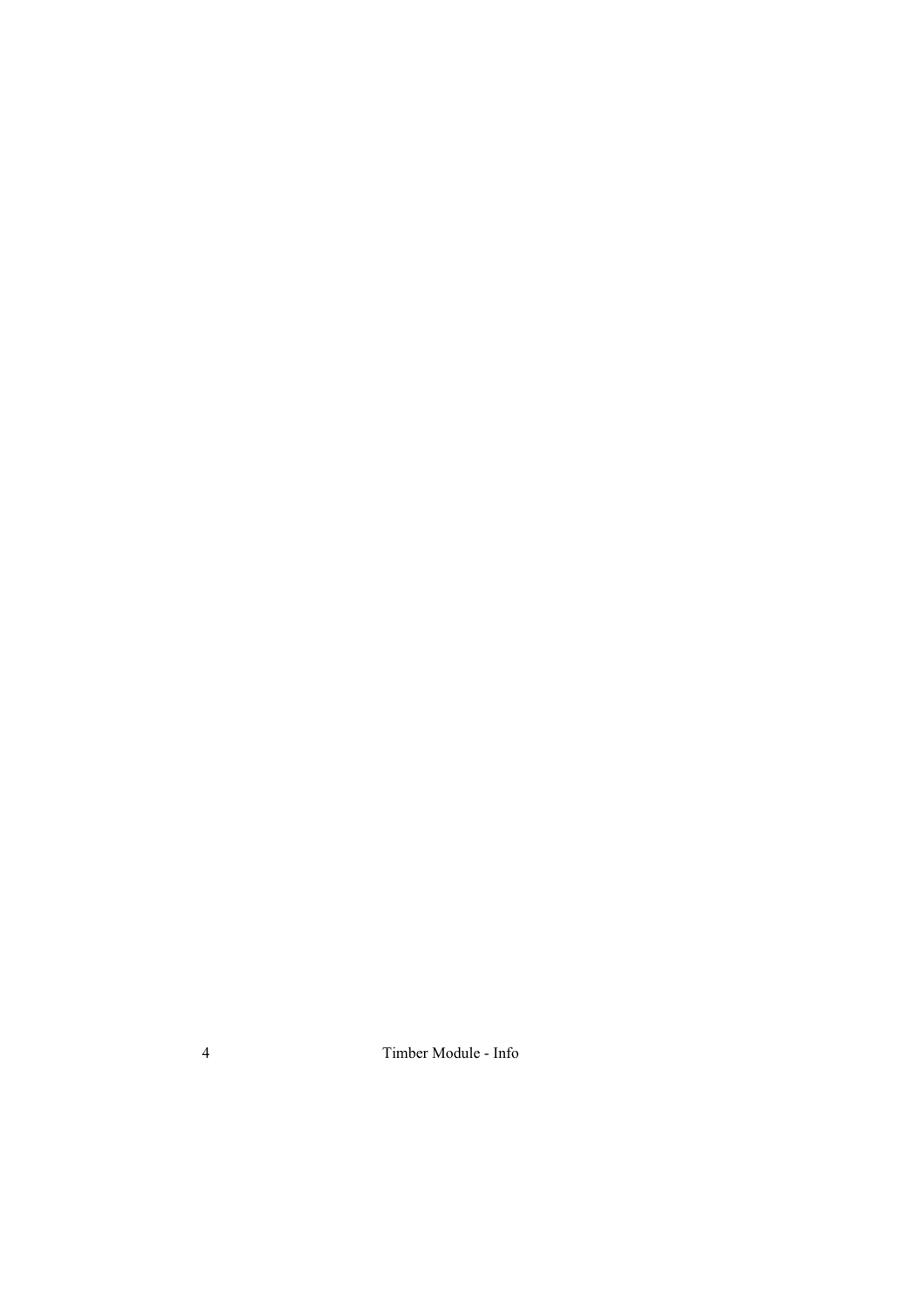# <span id="page-4-0"></span>**1 Introduction**

# **1.1 General**

With the program **Timber Module** continuous beams and plane frame structures can be designed according to EuroCode EC5. The **Timber Module** is used together with the program **Frame Analysis** in which calculations of section forces is performed.

Design with consideration taken to flexural buckling in the frame plane can be performed for second order theory or for first order theory with help from buckling lengths defined by the user.

Continuous support, as well as support in certain points of the beam as well as transverse stiffeners for open cross-sections can be defined.

The program displays all code prescribed checks depending on type of section and current load.

# **1.2 Restrictions**

Support conditions can be defined as hinged, fixed or free edge with consideration to buckling and lateral instability.

**Important!** A node defined with the **Member** tool will automatically be considered laterally restrained with respect to flexural buckling out of the frame plane at a possible design. Control of instability out of the frame´s plan is then performed with regard to these defined support conditions.

With the help of the support conditions for each node specified under the option **Support Conditions** equal to one of four Euler buckling cases a reduction factor for flexural buckling, torsional buckling or flexural torsional buckling is calculated and the most dangerous value is chosen. These support conditions are also used for calculating lateral torsional buckling.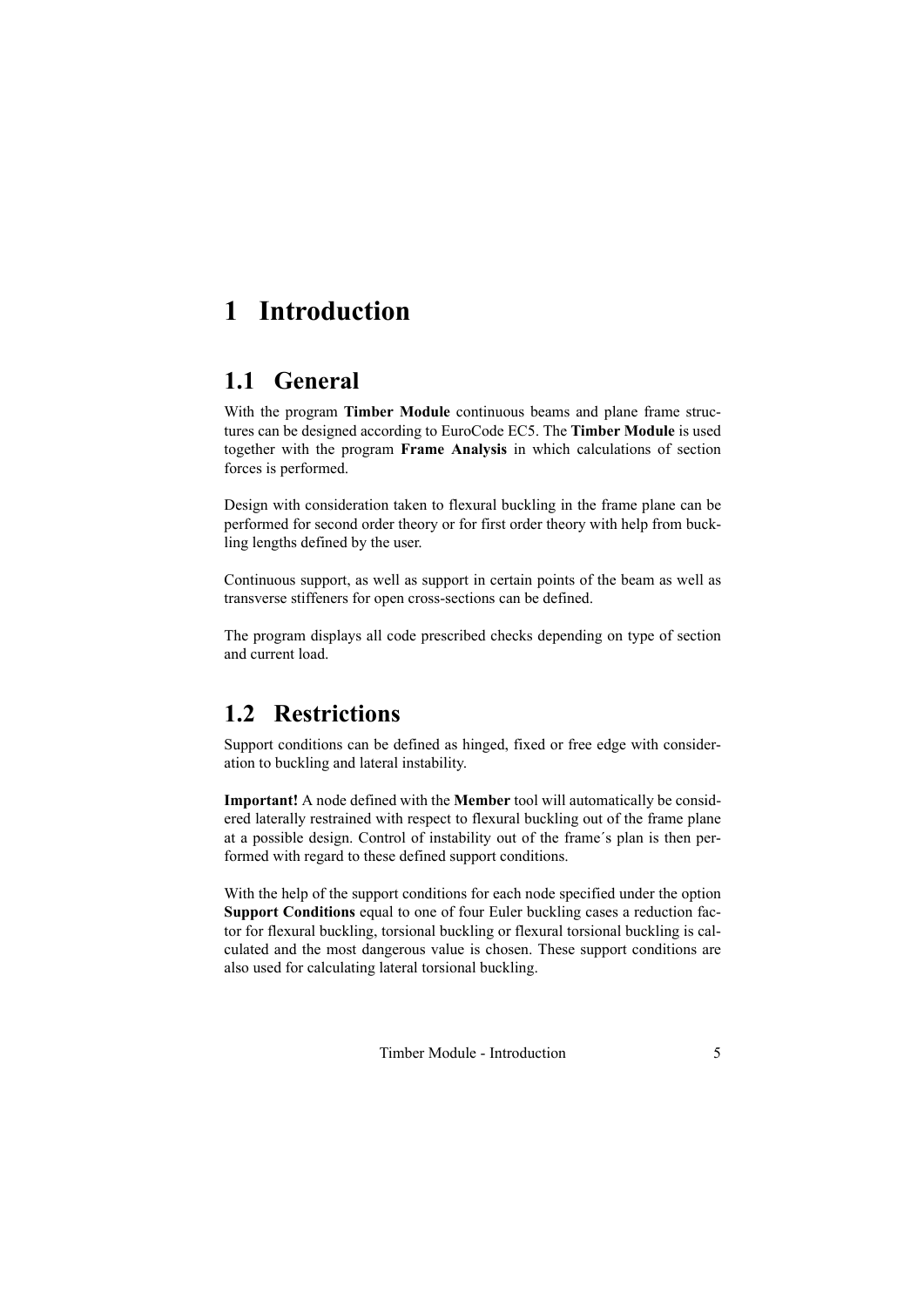The conditions for the program are such that each node is assumed supported out of the plane in such a way that corresponds to one of these buckling cases.

If a larger buckling length with regard to instability out of the plane than what corresponds to one of the above buckling cases can be assumed, the node should instead be defined with the tool **Unsupported joint**.

The node is then only considered to have sufficient torsional stiffness to be assumed as a hinged support with regard to lateral torsional buckling and flexural buckling is calculated for a buckling length assumed to extend between the nearest supported nodes. If with the above procedure it is not possible to adequately model the reality regarding instability out of the plane, the calculation can alternatively be supplemented with a 2-dimensional calculation also perpendicular to the frame plane.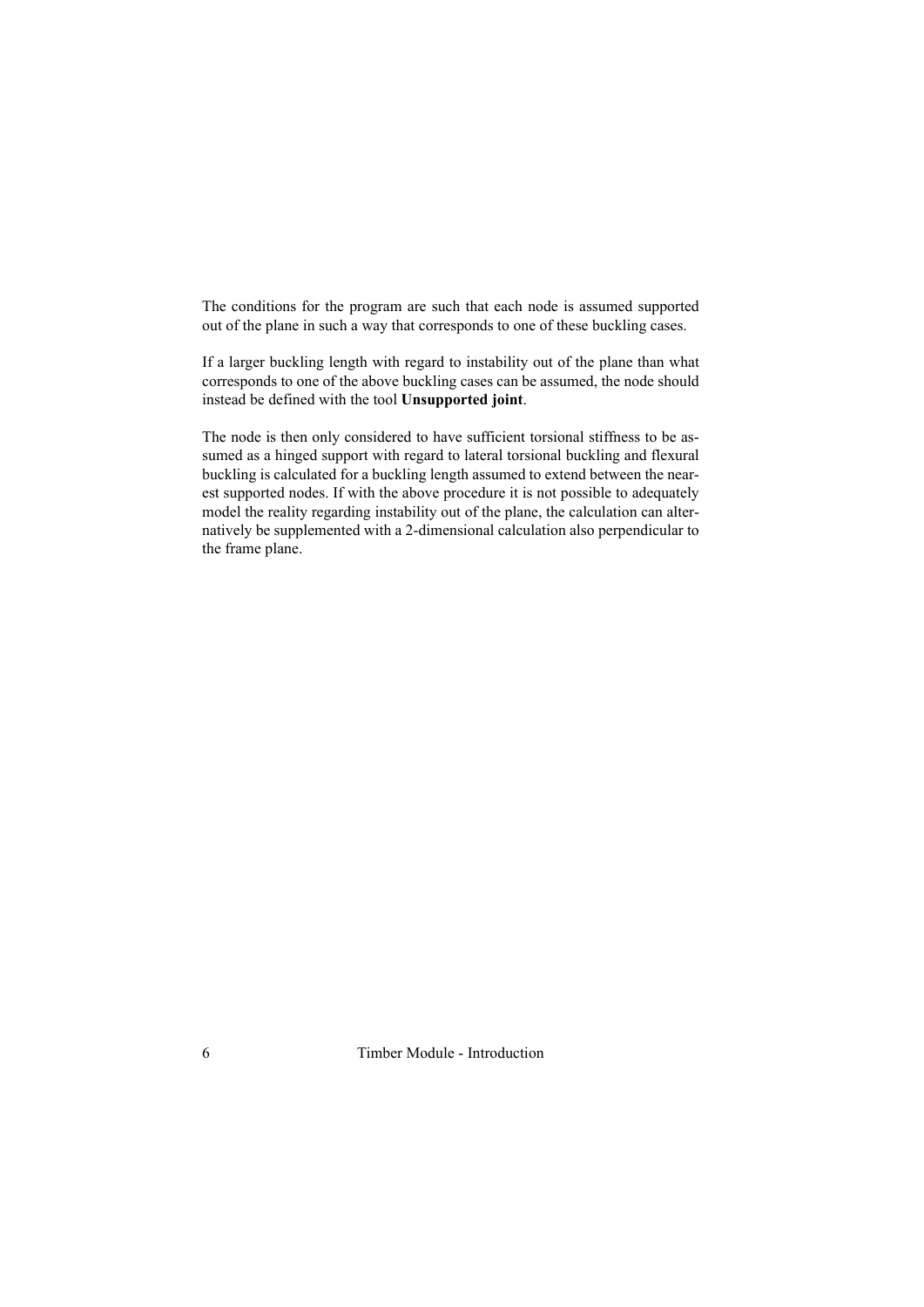# <span id="page-6-0"></span>**2 Program structure**

# **2.1 Design**

When the calculation has been completed the **Design** program mode is enabled, and the appearance of the main menu changes as seen below. The **Design** option in the main menu makes it possible to define any additional information that may occur for a design check as well as study the results of the calculation.

**Note!** This mode is only available if **Timber Module** has been installed.

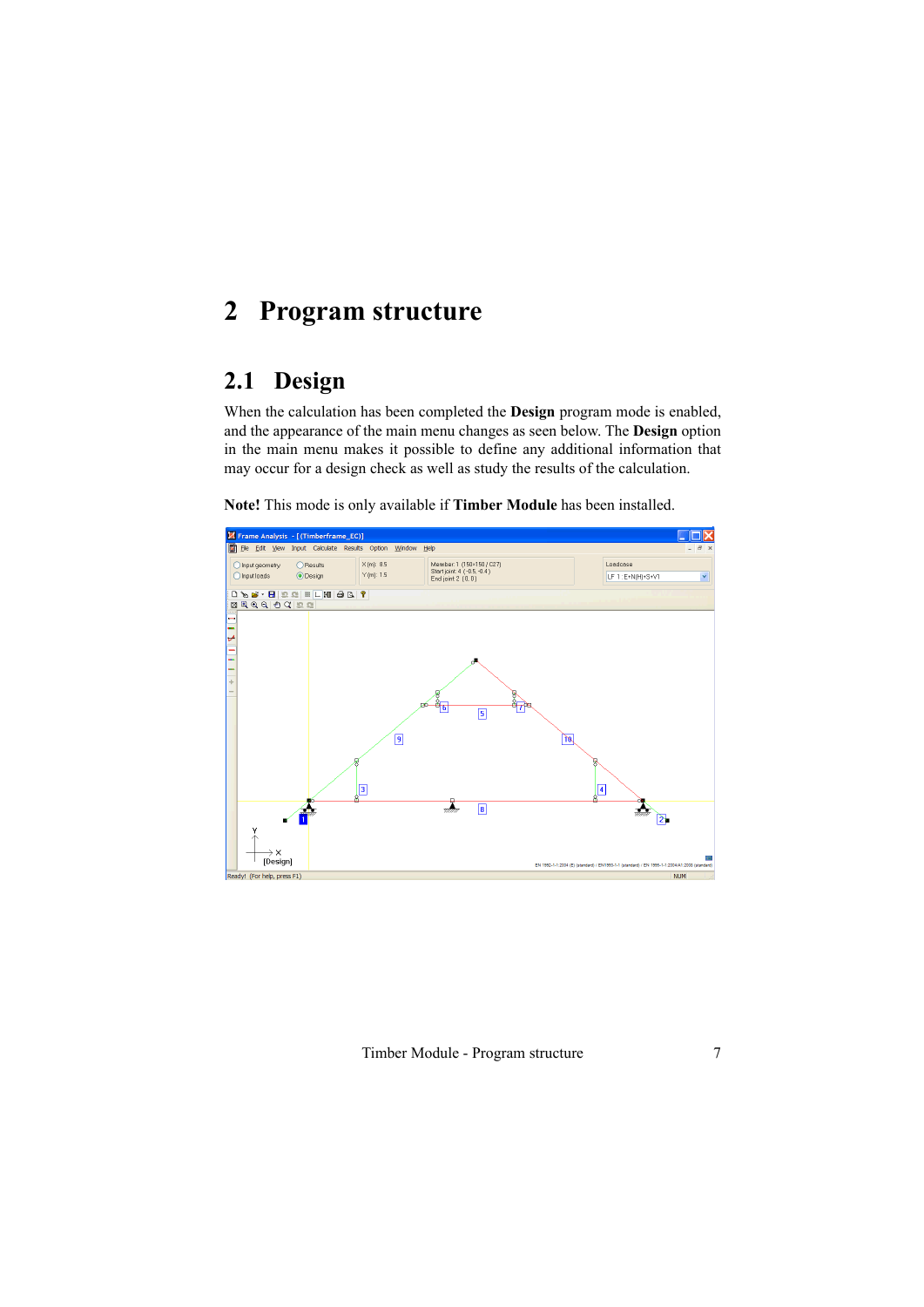# <span id="page-7-0"></span>**2.2 Input**



The **Input** menu option makes it possible to define possible additional information for a design. Under **Input** the **Member**, **Load case**, **Support conditions**, **Lateral support**, **Load level**, **Details** and **Deflection check** options are situated.

## **2.2.1 Member**



The **Member** option displays a dialog-box in which you can select requested members.

#### **2.2.2 Load case**

| <b>Define loadcase</b>                                     |  |  |  |  |  |
|------------------------------------------------------------|--|--|--|--|--|
| Show which loadcase<br>Active<br>$\bigodot$ All<br>Choosen |  |  |  |  |  |
| OK<br>Cancel                                               |  |  |  |  |  |

In **Load case** the load cases to be calculated for design check can be chosen.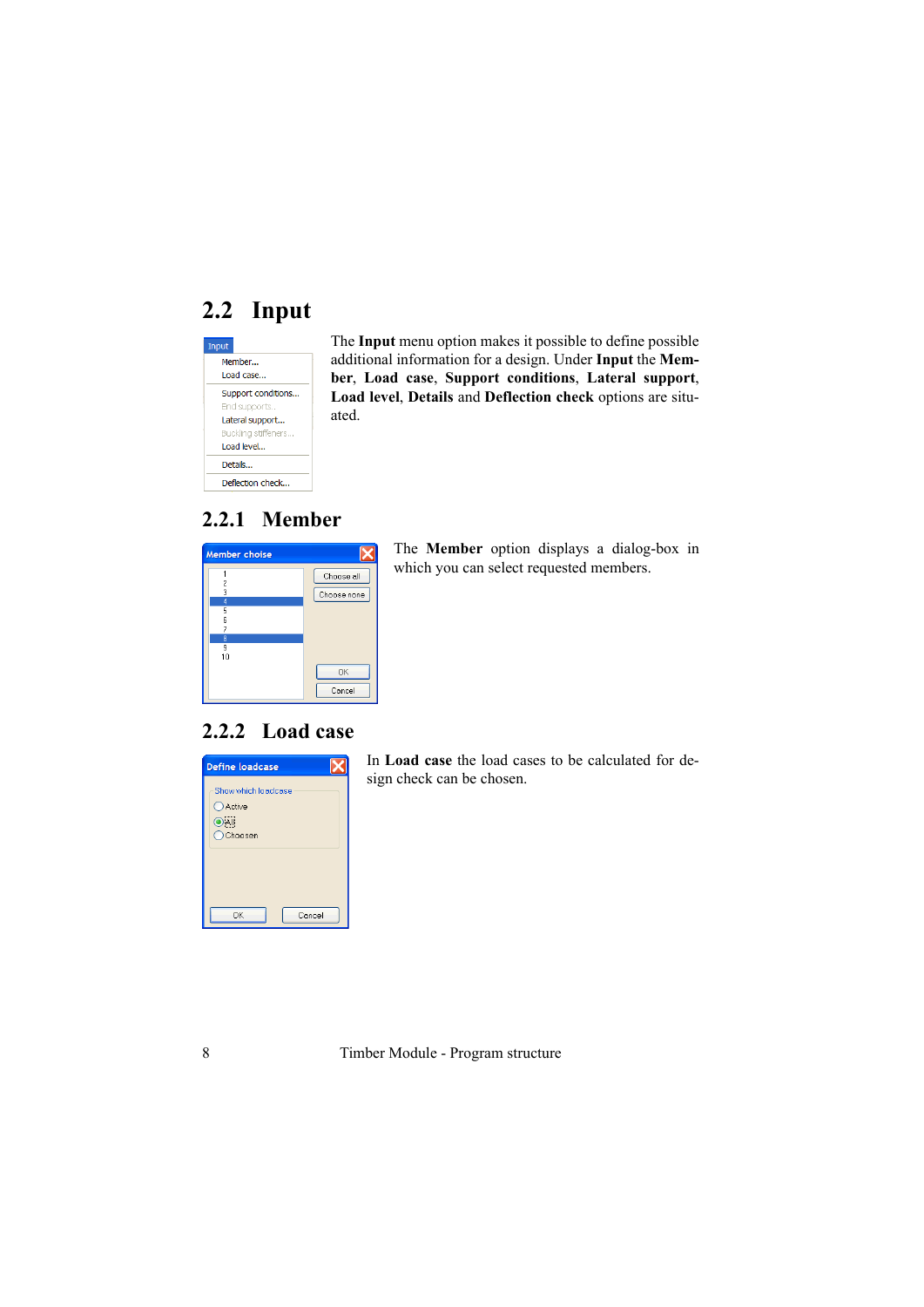## <span id="page-8-0"></span>**2.2.3 Support conditions**

| End conditions Member - 10                                                                  |      |                                                                      |  |  |  |
|---------------------------------------------------------------------------------------------|------|----------------------------------------------------------------------|--|--|--|
| Member - End 1<br>Rigid<br>O Hinged<br><b>O</b> Free<br>Member - End 2<br>Rigid<br>● Hinged |      | OK<br>Cancel<br>Changes concerns<br>Active member<br>Choosen members |  |  |  |
| $\bigcirc$ Free<br>Flexural buckling in the frame plane<br>Buckling length, Lc (m)          | 4.57 | Show member                                                          |  |  |  |

In the **Support conditions** dialog buckling lengths are defined regarding buckling in the frame plane if the analysis has been performed according to  $1<sup>st</sup>$  order theory. Here is also support conditions regarding buckling out of frame plane defined. Initially all members defined with the tool **Member** in **Frame Analysis** is supposed to have hinged support conditions at both ends. This means that the buckling length is equal to the member length.

**Note!** A joint that has been defined with the tool **Member** will automatically be regarded as supported with regard to buckling out of the frame plane. If no lateral support with regard to flexural buckling is expected the tool **Unsupported joint** should be used instead.



If design is performed according to  $2<sup>nd</sup>$  order theory only support conditions regarding buckling out of frame plane should be defined.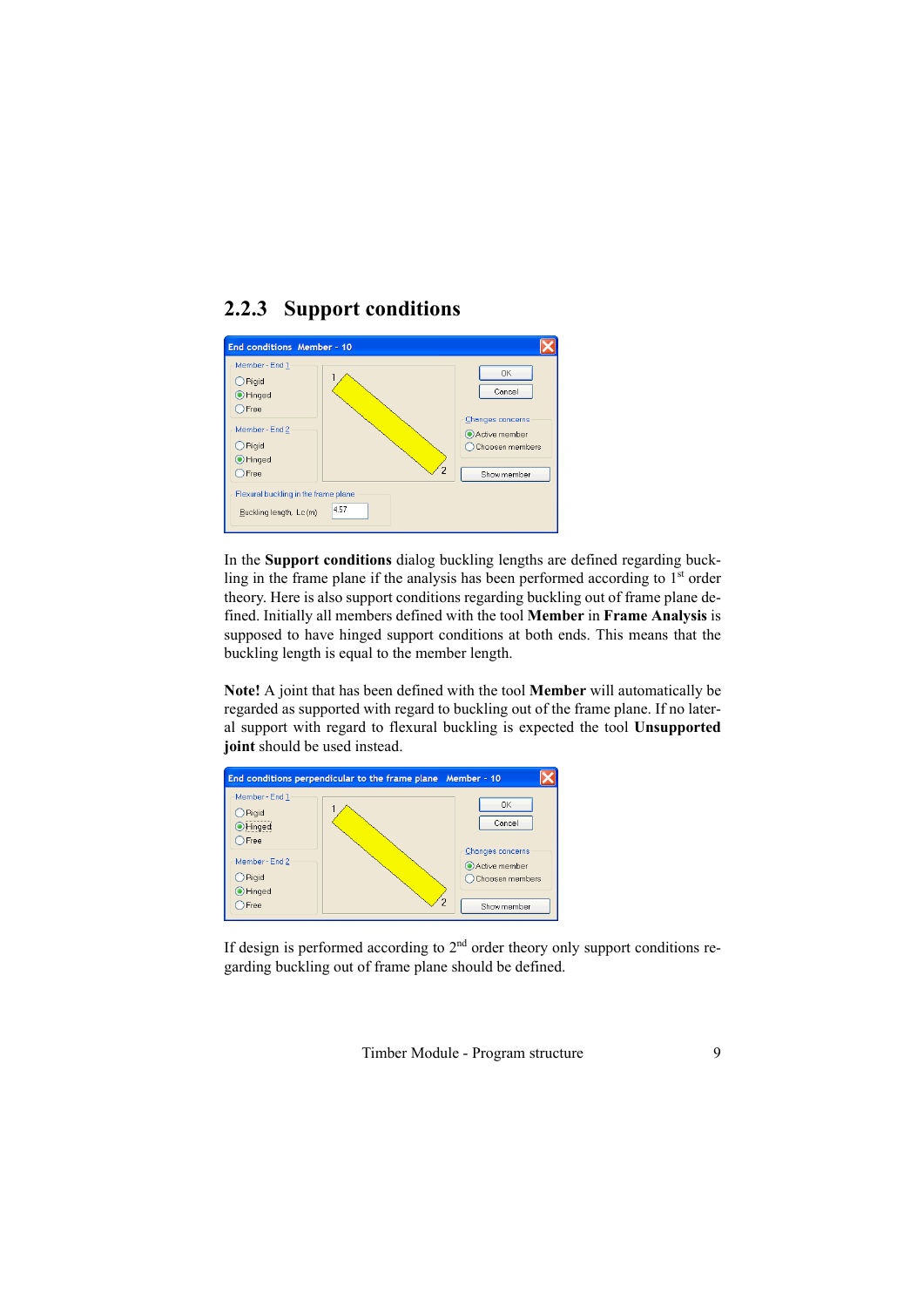<span id="page-9-0"></span>When defining, only the active member or selected members are affected depending on what is defined above. In the above picture only 1 member is selected which is seen in the title row of the dialog. In order to make it possible to define support conditions at least one member must be selected. To make it possible to define a free end the other end must be fixed.

## **2.2.4 Lateral supports**

In the **Lateral supports** dialog the user can define lateral support to reduce instability out of the frame plane. **Lateral supports** are defined as continuous or single supports. When a lateral support has been defined it will prevent the member to bend sideways in the support point. This requires the side supporting structure to have enough strength to be able to prevent the lateral movement.

Max number of lateral point supports allowed are **10**. The single supports may not be defined closer to each other or to a member end than **L/10**.

Lateral support cannot be defined for circular sections.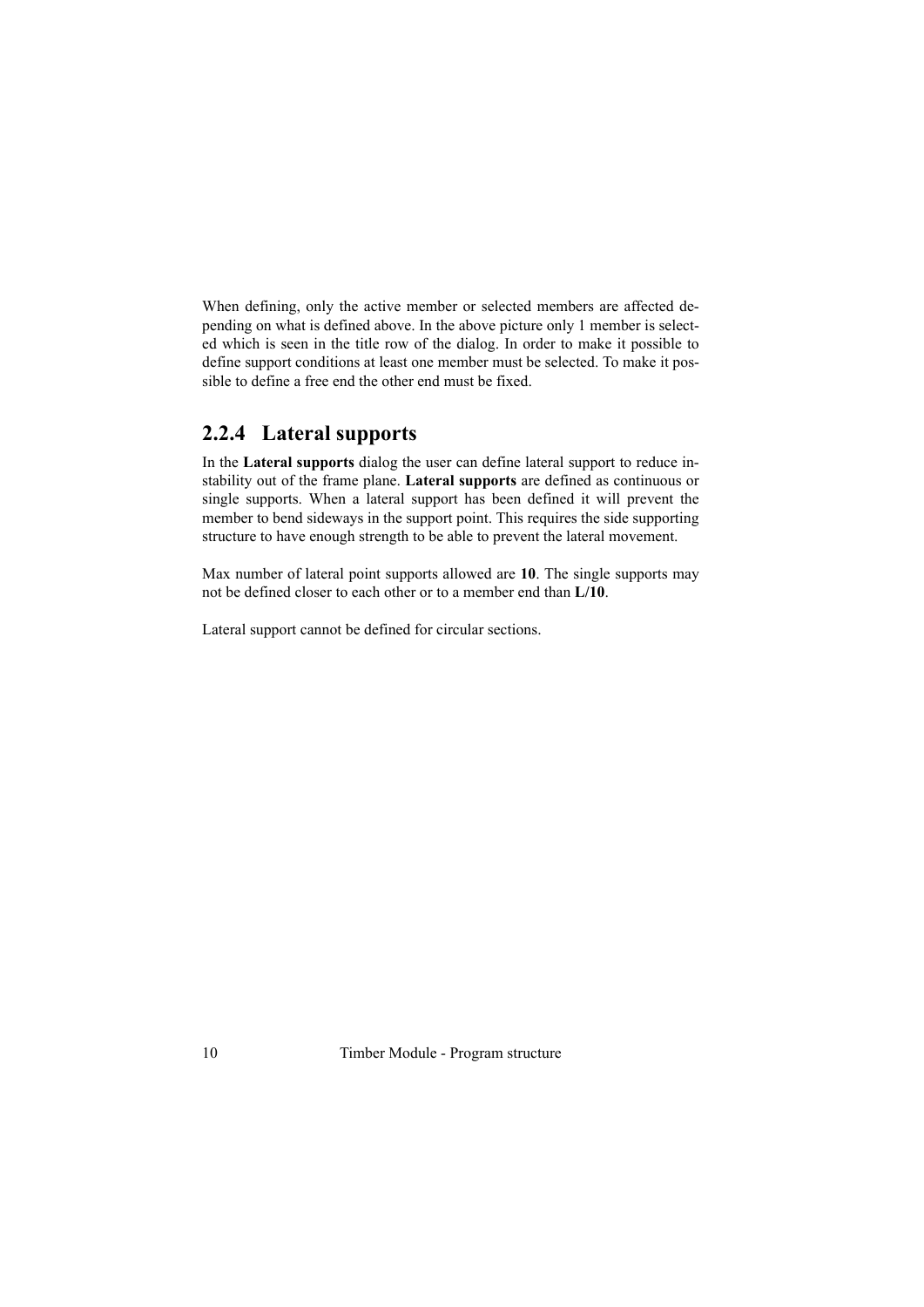

### <span id="page-10-0"></span>**2.2.4.1 Continuous supports**

**Continuous supports** can be defined for one or both edges of the section.

In the above dialogs the top edge of a beam member (member 5) and the right side of a column member (member 3) are defined continuously supported in the weak direction.

What is defined will only affect the active member or the chosen members depending on the above choice.

#### **2.2.4.2 Single supports**

**Single supports** can be defined for one or both edges of the section. Maximum number of supports is **10**. The supports must not be situated closer to each other or to a member end than **L/10**.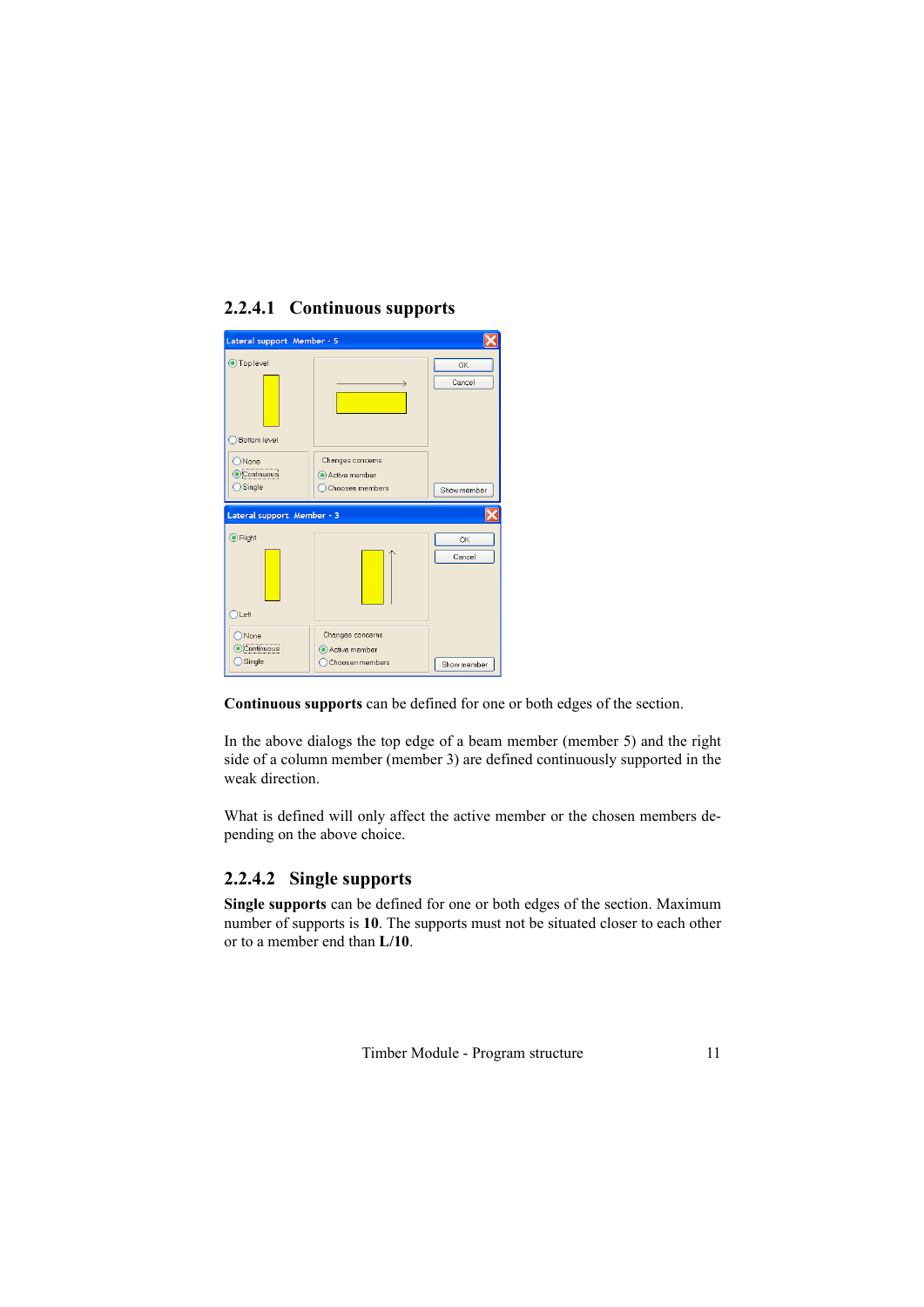<span id="page-11-0"></span>

|                                         | Lateral support Member - 8         |                                                      |              |
|-----------------------------------------|------------------------------------|------------------------------------------------------|--------------|
|                                         | <b>O</b> Top level<br>Bottom level |                                                      | OK<br>Cancel |
| None<br>Continuous<br>$\bigcirc$ Single |                                    | Changes concerns<br>Active member<br>Choosen members | Show member  |
| S                                       | m<br>2.000<br>4.500<br>6.000       | Add<br>Change<br>Delete<br>Adjustments<br>c/c        |              |

In the above dialog the upper edge of a beam element is supported at four points situated 1,0 m, 2,0 m 3,0 and 4.0 m from the left member end.

### **2.2.5 Load level**

| Load level Member - 5                                                                      |  |
|--------------------------------------------------------------------------------------------|--|
| With "Up" means the edge with max. load intensity, for<br>the load combination in question |  |
| OUp<br>Centre of gravity<br>Down                                                           |  |
| Changes concerns<br>Active member<br>Choosen members                                       |  |
| Show member<br>Cancel                                                                      |  |

For members sensitive to lateral torsional buckling the capacity depends on the level where the loads are situated.

In the dialog is shown how the load level is defined. The program knows in what direction the loads act and can place the load accordingly.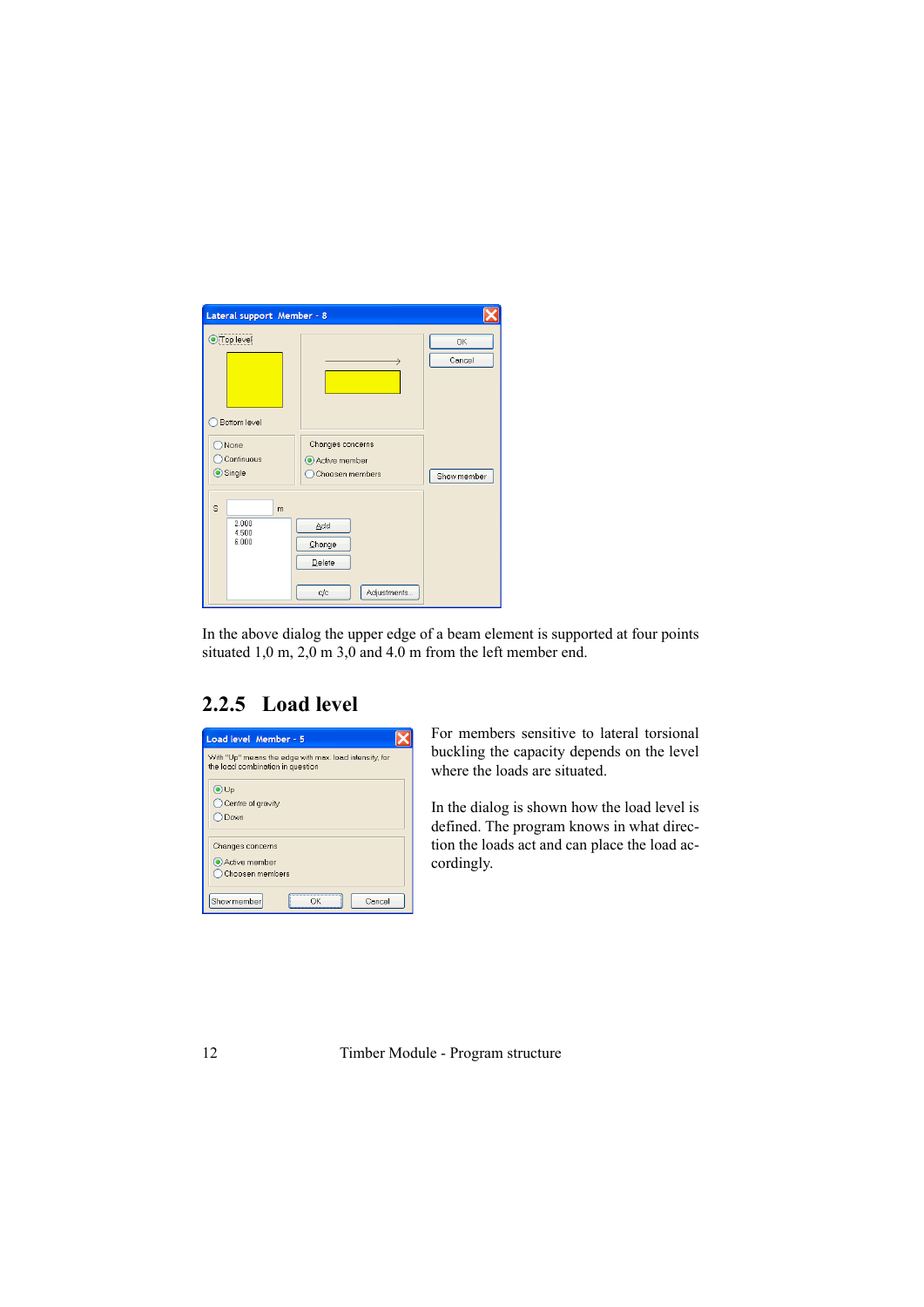## <span id="page-12-0"></span>**2.2.6 Details**

When the option **Details** is chosen a window showing the current member is presented as a beam or a column.



Details can only be defined if the member's stiff direction is in the frame plane. From the picture above the current support conditions can be seen.



The picture above shows a column member where the left edge is defined continuously supported. For a continuously supported edge the supports are as-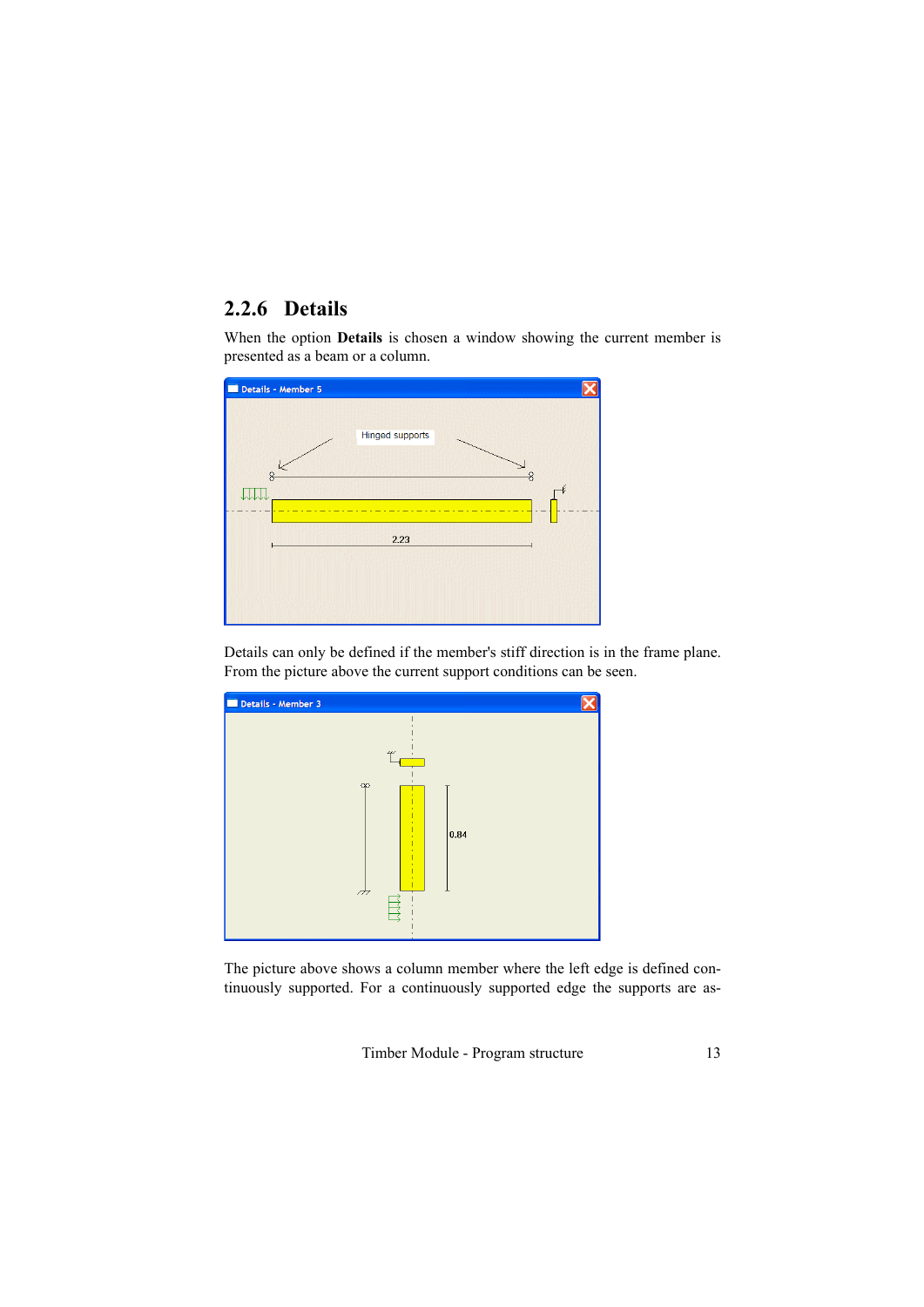sumed to be situated so closely along the whole member that no instability can occur between the supports.

If both edges are continuously supported, no flexural buckling in the weak direction, flexural-torsional buckling or lateral torsional buckling can occur. If only one edge is supported flexural-torsional buckling can occur.

For lateral torsional buckling the capacity depends on how large part of the supported edge that is in compression. If an edge is in compression along the entire member and continuously supported no lateral torsional buckling is possible but if the supported edge is in tension the capacity is calculated with regard to this. The connection between the supports and the member is assumed to be hinged.



The picture above shows single supports at the top edge for a beam member. or single supports instability between these supports can occur. When calculating the capacity due to pure flexural buckling in the weak direction the buckling length is calculated with regard to all single supports regardless which edge these are situated on. For flexural-torsional buckling the buckling length is calculated with regard to single supports situated at the same edge and the maximum length from the two edges will be decisive.

The capacity due to lateral torsional buckling is only dependent of single supports defined at an edge in compression for the current load case. No consideration to possible supports defined at an edge in tension.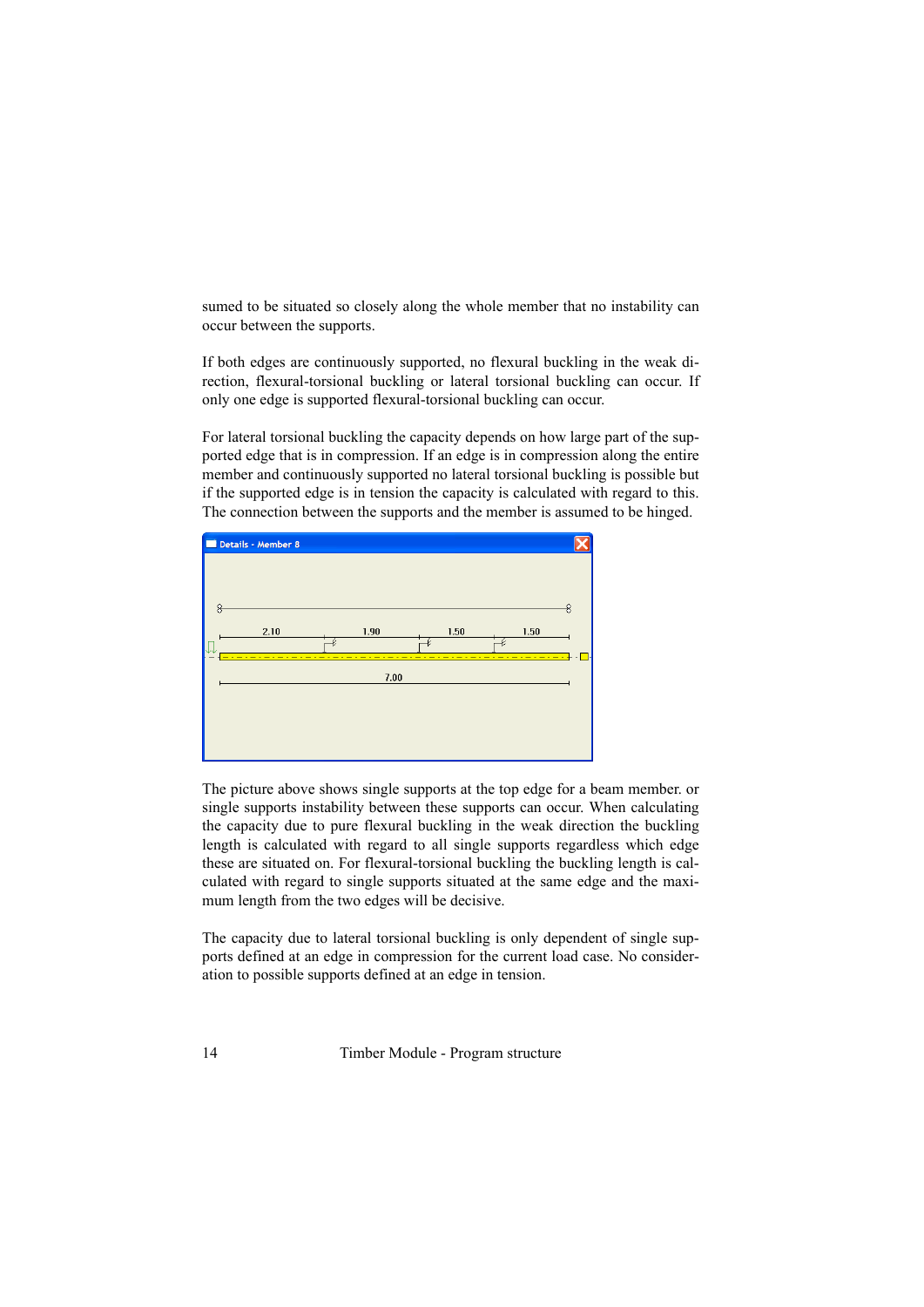

For a beam member with moment distribution and lateral support as above no consideration is made to the rightmost support concerning lateral torsional buckling as the top edge is in tension at this point. The calculation will thus be made for three areas with length 2,0 m, 2,0 m and 4,0 m. If single supports are defined at an edge which is totally or partly in compression no consideration is made to a possible continuous support at the other edge.

The calculation of the elastic critical lateral torsional buckling moment assumes a linearly varying moment distribution between the supports. A check is therefore made if the supports are situated close enough for such an assumption.

| Details - Member 5                     |
|----------------------------------------|
| Load level<br>₽<br>8<br>2.00<br>, 0.23 |
| 2.23                                   |
|                                        |

The picture shows how buckling stiffeners are displayed for a beam member.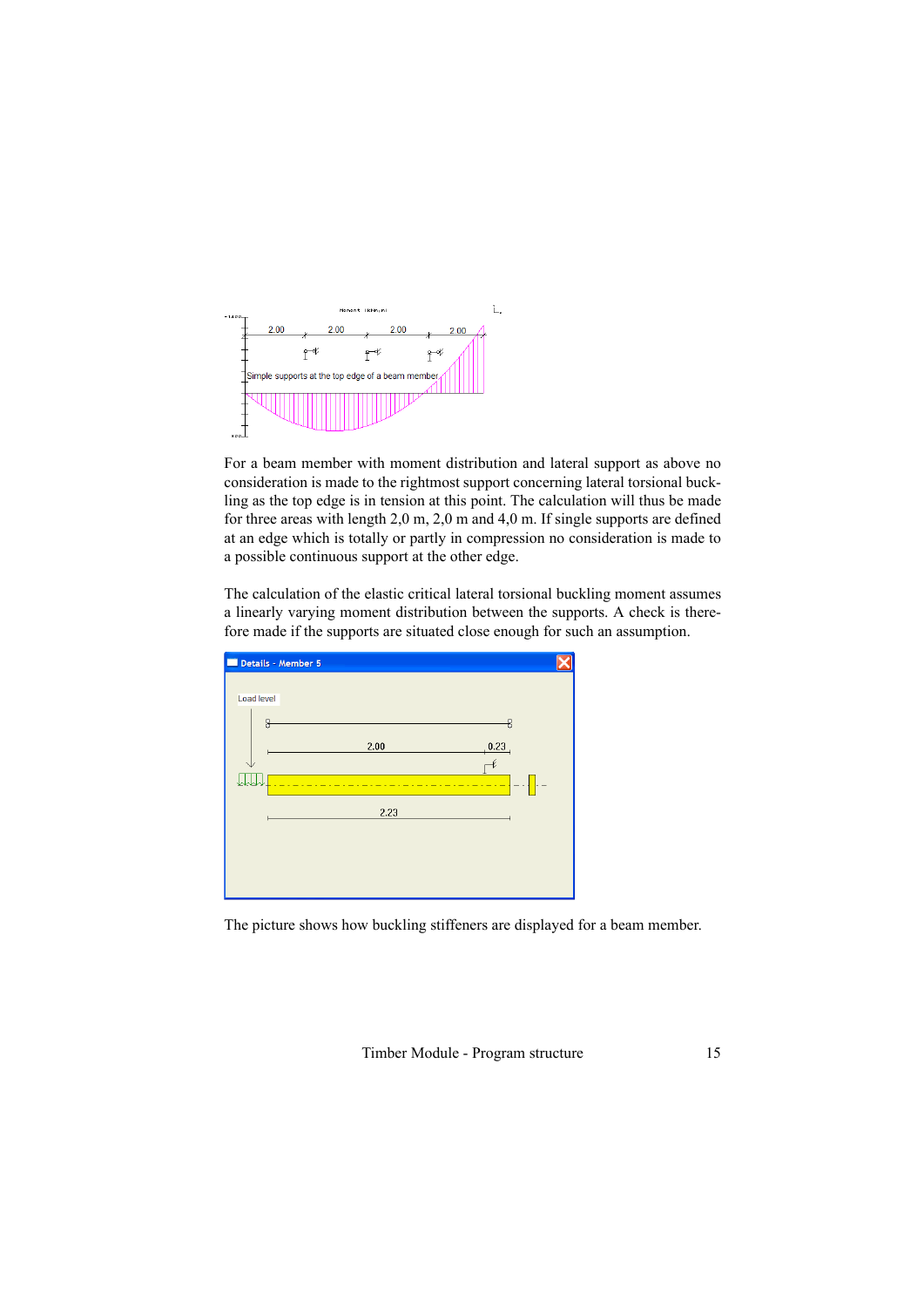## <span id="page-15-0"></span>**2.2.7 Deflection check**



In the **Deflection check** dialog a deflection check for active or selected members are defined. The deflection check can then be performed with respect to a factor of current span length or a stated value.

In the latter case the same criterion will be used for all selected members.

## **2.3 Results**



The **Results** menu option makes it possible to study the results generated by the calculation. Under **Results** the following options can be found: **Material**, **Section values**, **Capacity**, **Code check**, **Utilization colours and Utilization table**. The remaining options are only relevant for concrete members.

## **2.3.1 Material**

Material design strengths are shown in the **Material** dialog box.

#### **2.3.2 Section values**

The **Section values** option displays a graphic picture of the current profile with associated geometrical properties and the calculated section classes.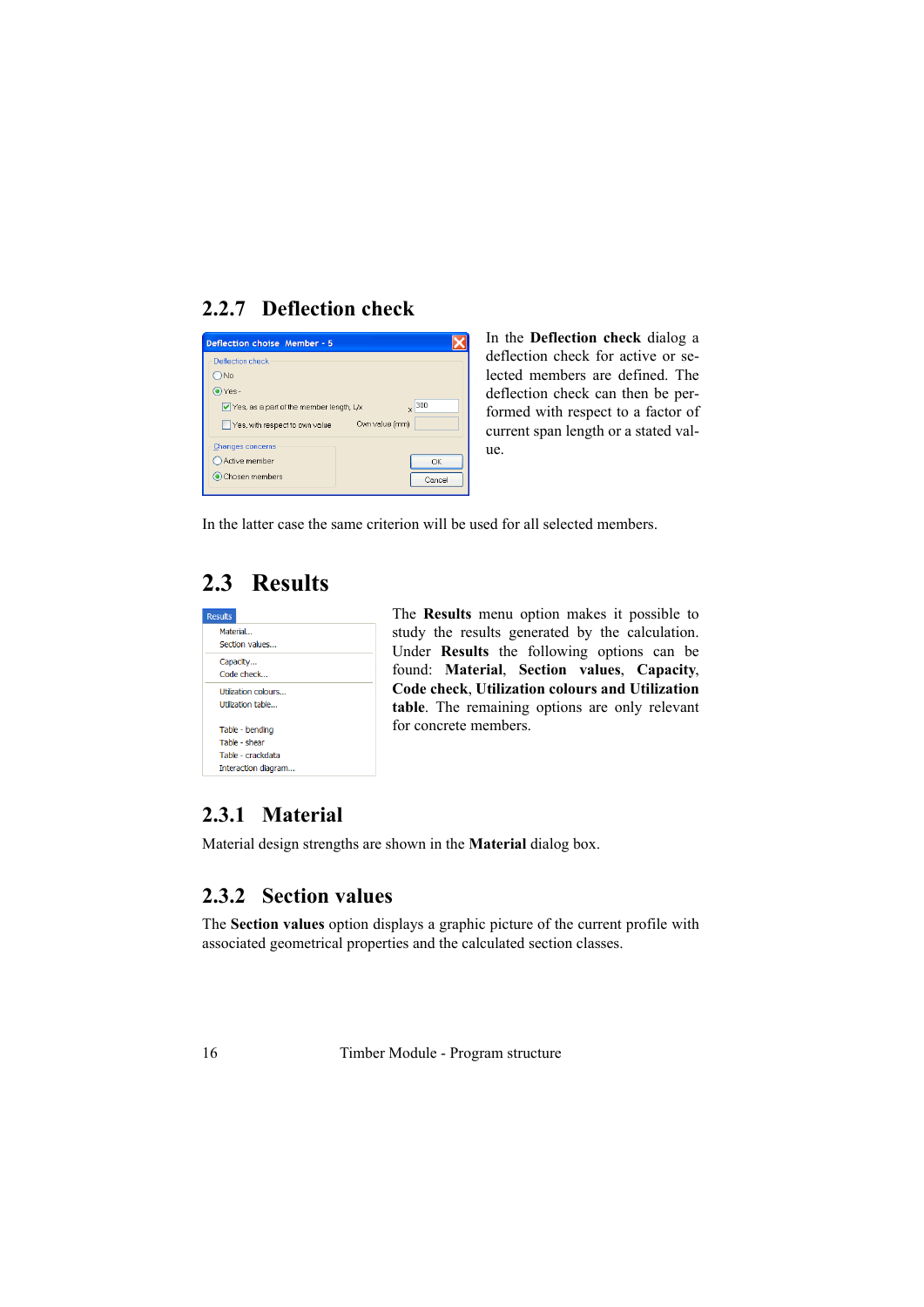<span id="page-16-0"></span>

| <b>Section values</b> |                    |                                                                                                                                                                                                                                                 |
|-----------------------|--------------------|-------------------------------------------------------------------------------------------------------------------------------------------------------------------------------------------------------------------------------------------------|
| Element:              | 5<br>58×195<br>195 | = 11310 E-6 $m^2$<br>IA.<br>$\checkmark$<br>$W_7$ = 368 E-6 m <sup>3</sup><br>$W_V$ = 109 E-6 m <sup>3</sup><br>$= 3584$ E-8 m <sup>4</sup><br>l <sub>z</sub><br>$V_y$ = 317.1 E-8 m <sup>4</sup><br>$r_{\text{Tor}}$ = 10.3 E-6 m <sup>4</sup> |
|                       | 58                 | Close                                                                                                                                                                                                                                           |

In the above picture a section with section values is shown.

### **2.3.3 Capacity**

The **Capacity** option displays a dialog box where the capacity of the active member with regard to instability corresponding to the current section forces is displayed. What is shown depends on section type, loading and possible lateral bracing. Below the appearance of the capacity dialog box for some cases are shown:

*Moment and shear force in stiff direction. Unsupported member. Rectangular section.*

| Capacity<br>l. I                                                                                                                    |                                                       |  |  |  |
|-------------------------------------------------------------------------------------------------------------------------------------|-------------------------------------------------------|--|--|--|
| Section / Material:<br>95×195 / C24<br>Direction: y-y                                                                               | Close<br>v<br>Member:<br>v<br><b>ULS</b><br>Loadcase: |  |  |  |
| Lateral torsional buckling                                                                                                          |                                                       |  |  |  |
| k <sub>crit</sub><br>$- x_2$<br>$\sigma_{\text{m, crit}}$ $\lambda_{\text{rel,m}}$<br>l×1<br>0.00m - 3.90m 84.55MPa<br>1.00<br>0.53 |                                                       |  |  |  |
| <b>Shear</b>                                                                                                                        |                                                       |  |  |  |
| Section has been reduced according to EN 1995-1-1:2004/A1:2008 6.1.7 (2)                                                            |                                                       |  |  |  |
| $k_{cr} = 0.67$                                                                                                                     |                                                       |  |  |  |
|                                                                                                                                     |                                                       |  |  |  |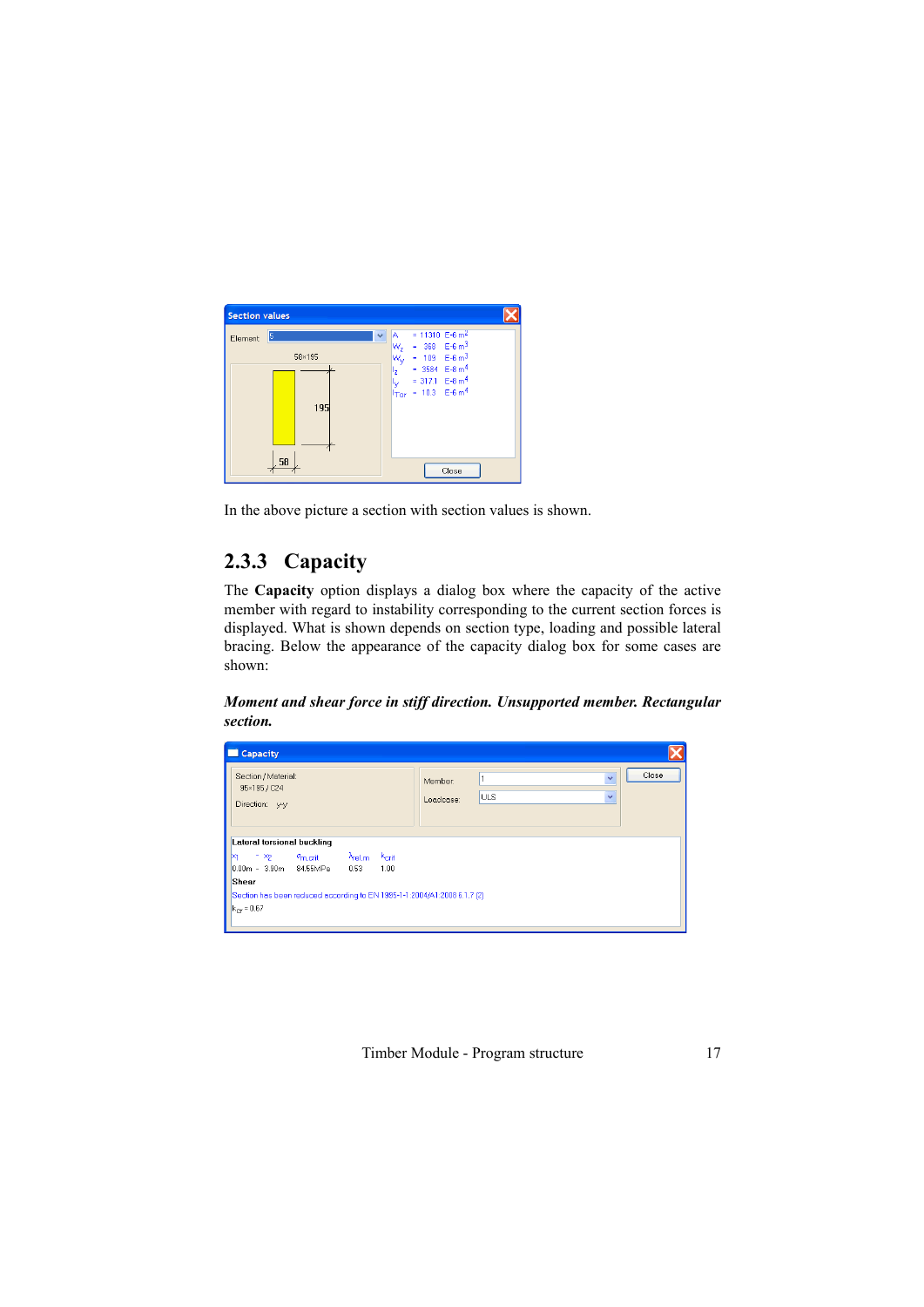<span id="page-17-0"></span>In the above picture the critical lateral torsional buckling moment and the reduction factor with regard to lateral torsional buckling are shown together with the value of the reduction factor with regard to shear.

*Axial force and moment in stiff direction. Unsupported member. Rectangular section.*

```
Capacity
  Section / Material:
                                                                                                                                                    Close
                                                                                         ls.
                                                                                                                                      \ddotmarkMember
   58×195 / C27
                                                                                        LF 1: E+N(H)+S+V1
                                                                                                                                      \ddotmarkLoadcase:
  Direction: y-y
 Axial capacity
 Flexural buckling around y-y
 I_{\text{cr,V}} = 1.60 \text{ m}. \lambda_{\text{rel,V}} = 0.48.k_{C,V} = 0.95, k_{C,V}f_{C,0,d} = 12.93 MPa
 Flexural buckling around z-z
                                           k_{C,Z} = 0.22, k_{C,Z}<sup>+</sup><sub>C-0.d</sub> = 2.96 MPa
 |I_{\text{cr,z}}| = 2.00 \text{ m}. \lambda_{\text{rel,z}} = 2.03.Flexural torsional buckling
 \vert_{\text{Cr},T} = 2.23 m, \lambda_{\text{rel},FT} = 0.76, \vert k_{\text{C},FT} = 0.85, \vert k_{\text{C},FT}f_{\text{C},0,\text{d}} = 11.44 MPa
 Moment capacity
Lateral torsional buckling
 x_1(m) - x_2(m) = \sigma_{m,\text{crit}} (MPa), \lambda_{\text{rel},m}k<sub>crit</sub>
\begin{bmatrix} 0.00 & - & 0.32 \\ 0.32 & - & 1.92 \end{bmatrix} 541.07,
                                            0.22,1.00
                         91.06,
                                             0.54,1.001.92 - 2.23: 541.07,
                                             0.22,1.00Shear capacity
 Section has been reduced by factor k<sub>or</sub> according to EN 1995-1-1:2004/A1:2008 6.1.7 (2)
 k_{cr} = 0.67
```
Above is shown the capacity window for a 1<sup>th</sup> order design.  $l_{\rm cr} l_{\rm cr} l_{\rm cr}$  are the buckling lengths and  $k_c\sqrt{k_c\gamma}$  are the reduction factor for flexural and torsional buckling respectively.

#### **2.3.4 Code Check**

The **Code Check** option displays for the active member at Ultimate Limit State all capacity checks according to EC5 as well as a possible deflection check for the Serviceability Limit State. It is also shown where the most critical section is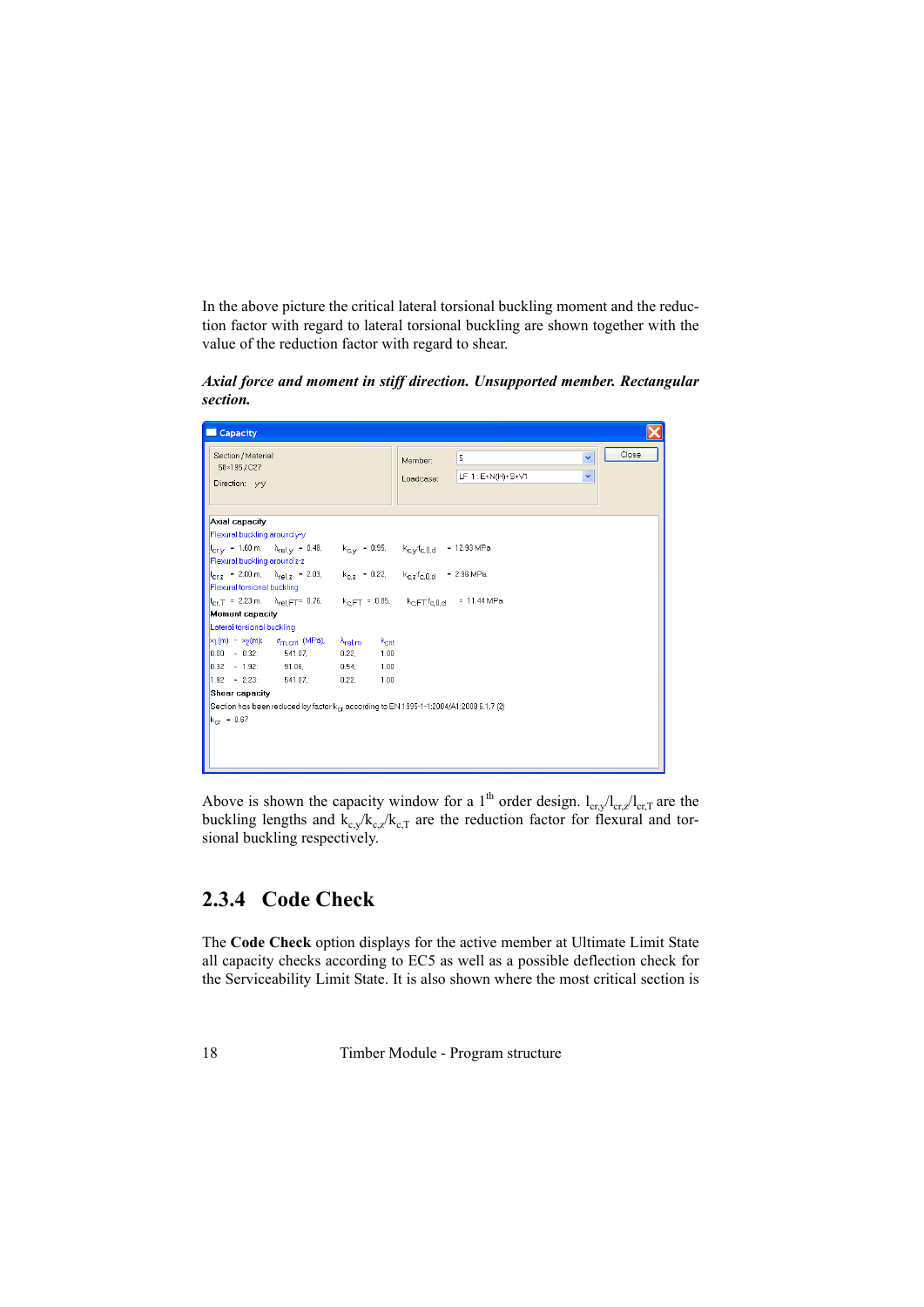located, and if upper or lower edge is critical. For vertical members the right side corresponds to the upper edge. What is displayed depends on section type, loading and possible lateral bracing. Checks that might indicate that the loadbearing capacity is insufficient are shown with red text. The sum of the interaction formula displayed is the maximum value along the member length for the current load case.

If more than one load case is defined the maximum utilization with regard to all load cases are displayed for each code check and also which load case that is decisive.

*Moment and shear force in stiff direction. Unsupported member. Rectangular section.*

| Control                                                                                                                                                                                                                                                                                                                                                                                                                                                                                                                                                                                                 |                                  |                                                               |       |  |
|---------------------------------------------------------------------------------------------------------------------------------------------------------------------------------------------------------------------------------------------------------------------------------------------------------------------------------------------------------------------------------------------------------------------------------------------------------------------------------------------------------------------------------------------------------------------------------------------------------|----------------------------------|---------------------------------------------------------------|-------|--|
| Section / Material:<br>95×195 / C24<br>Direction: y-y                                                                                                                                                                                                                                                                                                                                                                                                                                                                                                                                                   | Member:<br>Loadcase:<br>Section: | $\checkmark$<br>All<br>$\checkmark$<br>95×195<br>$\checkmark$ | Close |  |
| Design according to EN 1995-1-1:2004/A1:2008, 1st order theory. (Unit: MPa)<br>Bending (Design section, x = 1.95 m) (Loadcase: ULS)<br>$\sigma_{\text{m.v. d}}/\text{f}_{\text{m.v. d}}$ = 11.61 / 15.36 = 0.76 < 1.0<br>Shear (Design section, x = 0.00 m) (Loadcase: ULS)<br>$\tau$ <sub>7</sub> d/f <sub>V</sub> $_7$ d = 0.87/1.60 = 0.54 < 1.0<br>Lateral torsional buckling (Design section, x = 1.75 m) (Loadcase: ULS)<br>$\sigma_{\text{m},V,0}/(k_{\text{crit}}t_{\text{m},V,0})$ = 11.49 / (1.00 * 15.36) = 0.75 < 1.0<br>Deformation (Loadcase: SLS)<br>$6/30.00 = 20.99/30.00 = 0.700 < 1$ |                                  |                                                               |       |  |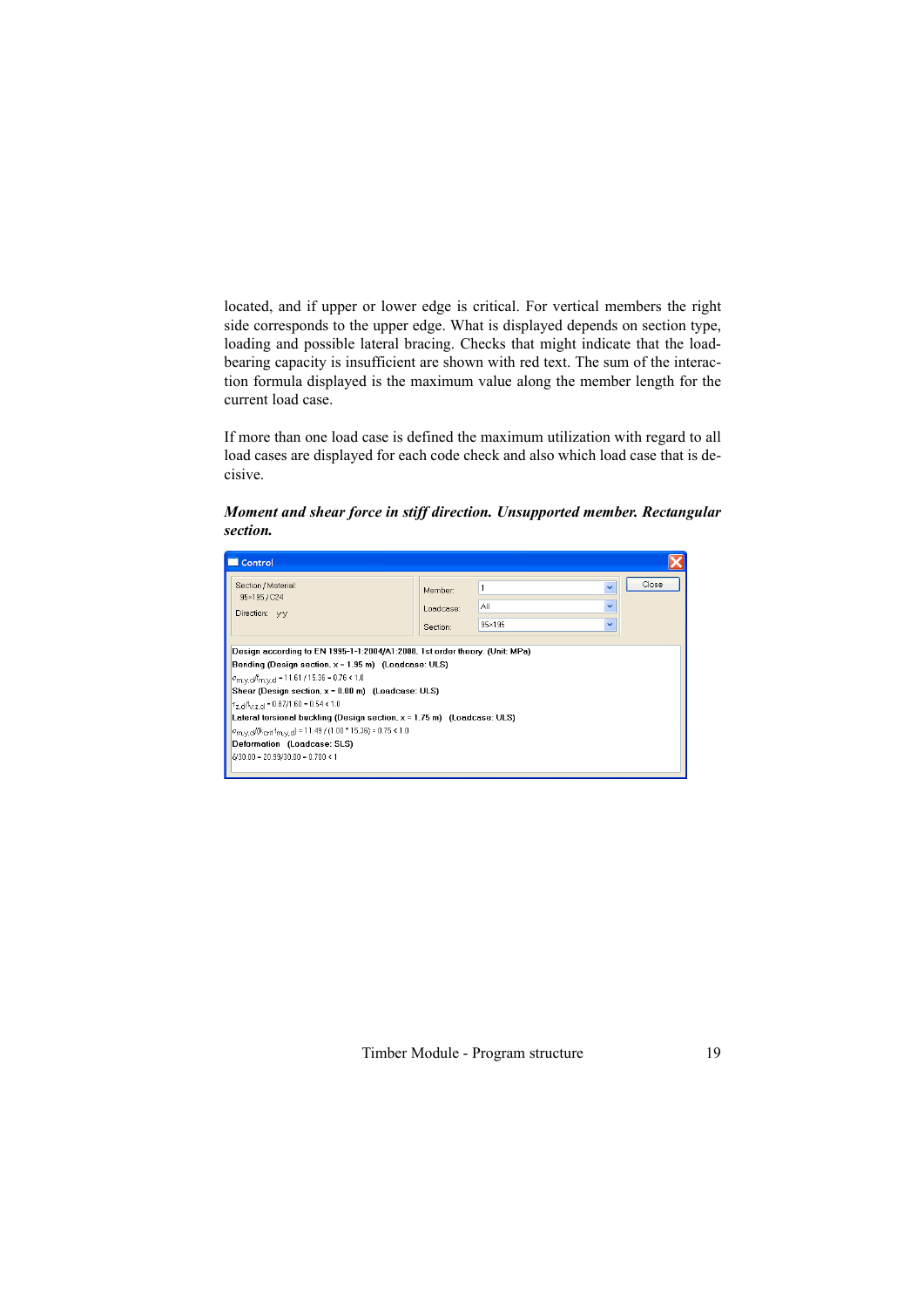#### *Axial force, moment and shear force in stiff direction. Unsupported member. Rectangular section. 1th order design.*

| <b>Control</b>                                                                                                                                                                                                                                                                                                                                                                                                                                                                                                                                                                                                                                                                                                                                                                                                                                                                                                                                                                                                                                                                                                                                                                                                                                                                                                            |                                 |                |                                 |  |  |
|---------------------------------------------------------------------------------------------------------------------------------------------------------------------------------------------------------------------------------------------------------------------------------------------------------------------------------------------------------------------------------------------------------------------------------------------------------------------------------------------------------------------------------------------------------------------------------------------------------------------------------------------------------------------------------------------------------------------------------------------------------------------------------------------------------------------------------------------------------------------------------------------------------------------------------------------------------------------------------------------------------------------------------------------------------------------------------------------------------------------------------------------------------------------------------------------------------------------------------------------------------------------------------------------------------------------------|---------------------------------|----------------|---------------------------------|--|--|
| Section / Material:<br>250x500 / GL 32h<br>Direction: v-v                                                                                                                                                                                                                                                                                                                                                                                                                                                                                                                                                                                                                                                                                                                                                                                                                                                                                                                                                                                                                                                                                                                                                                                                                                                                 | Memher<br>Loadcase:<br>Section: | All<br>250x500 | Close<br>Ÿ<br>$\checkmark$<br>v |  |  |
| Design according to EN 1995-1-1:2004/A1:2008, 1st order theory. (Unit: MPa)<br>Maximum stress check (Design section, $x = 5.00$ m) (Loadcase: ULS2)<br>$\left (\sigma_{\text{C},0,\text{d}}/t_{\text{C},0,\text{d}})^2 + \sigma_{\text{m},y,\text{d}}/t_{\text{m},y,\text{d}}\right  = (0.08/20.88)^2 + 10.87/25.15 = 0.43 < 1.0$<br>Shear (Design section, $x = 0.00$ m) (Loadcase: ULS2)<br>$\tau$ <sub>7</sub> d/t <sub>V</sub> <sub>7</sub> d = 0.67/2.74 = 0.25 < 1.0<br>Flexural buckling around $y-y$ (Design section, $x = 5.00$ m) (Loadcase: ULS2)<br>$\sigma_{\text{C,0,d}}/(k_{\text{C,V}}t_{\text{C,0,d}}) + \sigma_{\text{m,V,d}}\ell_{\text{m,V,d}} = 0.08/(0.96\cdot20.88) + 10.87/25.15 = 0.44 < 1.0$<br>Flexural buckling around z-z (Design section, x = 5.00 m) (Loadcase: ULS2)<br>$\sigma$ <sub>c.0.d</sub> /(k <sub>c.z</sub> f <sub>c.0.d</sub> ) + k <sub>m</sub> $\sigma$ <sub>m.v.d</sub> /f <sub>m.v.d</sub> = 0.08/(0.66/20.88) + 0.70/10.87/25.15 = 0.31 < 1.0<br>[Flexural and lateral torsional buckling (Design section, x = 4.75 m) (Loadcase: ULS2)<br>$\left (\sigma_{\text{m},y,\text{cl}}/(k_{\text{crit}}t_{\text{m},y,\text{cl}}))^2 + \sigma_{\text{c},0,\text{cl}}/(k_{\text{c},z}t_{\text{c},0,\text{cl}}) - (10.67/(1.00\cdot25.15))^2 + 0.08/(0.66\cdot20.88) - 0.19 < 1.04$ |                                 |                |                                 |  |  |

*Axial force, moment and shear force in stiff direction. Unsupported member. Rectangular section. 2nd order design.*

| Control                                                                                                                                                                                                                                                                                                                                                                                                                                                                                                                                                                                                                                                                                                                                                                                                                                                                                                                                                             |                                 |                |                                   |       |
|---------------------------------------------------------------------------------------------------------------------------------------------------------------------------------------------------------------------------------------------------------------------------------------------------------------------------------------------------------------------------------------------------------------------------------------------------------------------------------------------------------------------------------------------------------------------------------------------------------------------------------------------------------------------------------------------------------------------------------------------------------------------------------------------------------------------------------------------------------------------------------------------------------------------------------------------------------------------|---------------------------------|----------------|-----------------------------------|-------|
| Section / Material:<br>250x500 / GL 32h<br>Direction: v-v                                                                                                                                                                                                                                                                                                                                                                                                                                                                                                                                                                                                                                                                                                                                                                                                                                                                                                           | Member<br>Loadcase:<br>Section: | All<br>250x500 | $\checkmark$<br>$\checkmark$<br>× | Close |
| Design according to EN 1995-1-1:2004/A1:2008, 2nd order theory. (Unit: MPa)<br>Maximum stress check (Design section, x = 5.00 m) (Loadcase: ULS2)<br>$(\sigma_{\rm E,0,d}/f_{\rm E,0,d})^2 + \sigma_{\rm m,v,d}/f_{\rm m,v,d} = (0.07/20.88)^2 + 11.24/25.15 = 0.45 < 1.0$<br>Shear (Design section, $x = 0.00$ m) (Loadcase: ULS2)<br>$\tau$ <sub>7</sub> <sub>d</sub> /f <sub>V</sub> <sub>7</sub> d = 0.69/2.74 = 0.25 < 1.0<br>Flexural buckling around z-z (Design section, x = 5.00 m) (Loadcase: ULS2)<br>$\sigma_{\rm C,0,d}/(k_{\rm C,Z}t_{\rm C,0,d})+k_{\rm m}\cdot\sigma_{\rm m,V,d}/f_{\rm m,V,d}=0.08/(0.66\cdot20.88)+0.70\cdot10.87/25.15=0.31<1.0$<br>Flexural and lateral torsional buckling (Design section, x = 4.75 m) (Loadcase: ULS2)<br>$ (\sigma_{\text{m.v.d}}/(k_{\text{crit}}\tau_{\text{m.v.d}}))^2 + \sigma_{\text{c.0.d}}/(k_{\text{c.2}}\tau_{\text{c.0.d}}) = (10.67/(1.00 \cdot 25.15))^2 + 0.08/(0.66 \cdot 20.88) = 0.19 < 1.0$ |                                 |                |                                   |       |

In this case no flexural buckling check in the plane of the frame is made as the stress check is also a buckling check as the stress is calculated with regard to 2nd order moments.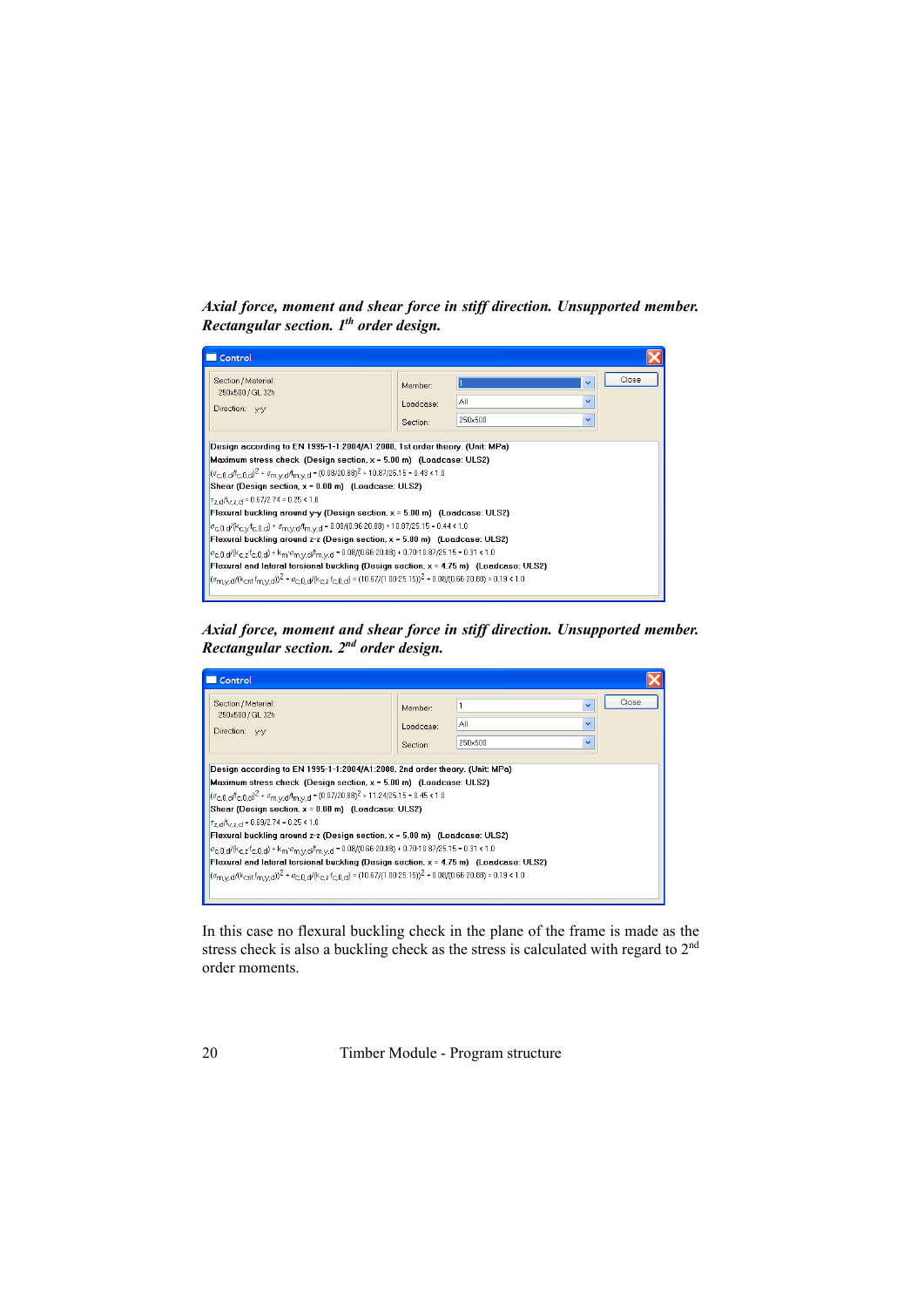## <span id="page-20-0"></span>**2.3.5 Quick way to change section**

In the **Code check** dialog box it is also possible to change section temporarily. This is very useful if the capacity is inadequate in order to quickly find a section with sufficient capacity.

| Control                                                                                                                                                                                                                                                                                                                                                                                                                                                                                                                                                                                                                                                                                                                                                                                                                                                                                              |                                 |                              |                                              |       |  |
|------------------------------------------------------------------------------------------------------------------------------------------------------------------------------------------------------------------------------------------------------------------------------------------------------------------------------------------------------------------------------------------------------------------------------------------------------------------------------------------------------------------------------------------------------------------------------------------------------------------------------------------------------------------------------------------------------------------------------------------------------------------------------------------------------------------------------------------------------------------------------------------------------|---------------------------------|------------------------------|----------------------------------------------|-------|--|
| Section / Material:<br>140×585 / GL 32h<br>Direction: y-y                                                                                                                                                                                                                                                                                                                                                                                                                                                                                                                                                                                                                                                                                                                                                                                                                                            | Member<br>Loadcase:<br>Section: | 2<br><b>JULS2</b><br>140×585 | $\checkmark$<br>$\checkmark$<br>$\checkmark$ | Close |  |
| Design according to EN 1995-1-1:2004/A1:2008, 2nd order theory. (Unit: MPa)<br>Maximum stress check (Design section, $x = 8.14$ m)<br>$(\sigma_{\text{c},0,d}/\sigma_{\text{c},0,d})^2 + \sigma_{\text{m},v,d}/\sigma_{\text{m},v,d} = (0.60/20.88)^2 + 26.10/25.34 = 1.03 > 1.01$<br>Flexural buckling around $z-z$ (Design section, $x = 8.14$ m)<br>$\sigma_{\rm c,0,d}/(k_{\rm c,2}t_{\rm c,0,d}) + k_{\rm m}\sigma_{\rm m,v,d}/l_{\rm m,v,d} = 0.61/(0.09\cdot20.88) + 0.70\cdot25.48/25.34 = 1.03 > 1.01$<br>Flexural and lateral torsional buckling (Design section, x = 8.14 m)<br>$ (\sigma_{\text{m.v. d}}/(k_{\text{crit}}\tau_{\text{m.v. d}}))^2 + \sigma_{\text{c}, 0, \text{d}}/(k_{\text{c}, z}\tau_{\text{c}, 0, \text{d}}) - (25.48/(1.0025.34))^2 + 0.61/(0.0920.88) = 1.33 > 1.01$<br>Shear (Design section, x = 8.14 m)<br>$\tau_{2,0}/t_{\rm V, Z,0}$ = 2.10/2.74 = 0.77 < 1.0 |                                 |                              |                                              |       |  |

Above the current section 140 x 585 is inadequate.

| Control                                                                                                                                                                           |           |                      |              |       |
|-----------------------------------------------------------------------------------------------------------------------------------------------------------------------------------|-----------|----------------------|--------------|-------|
| Section / Material:<br>140×585 / GL 32h                                                                                                                                           | Member:   | $\boldsymbol{2}$     | v            | Close |
| Direction: v-v                                                                                                                                                                    | Loadcase: | ULS2                 | ×            |       |
|                                                                                                                                                                                   | Section:  | 140×675              | $\checkmark$ |       |
|                                                                                                                                                                                   |           | 140×585              | ۸            |       |
| Design according to EN 1995-1-1:2004/A1:2008, 2nd order theo                                                                                                                      |           | 140×630              |              |       |
| Maximum stress check (Design section, $x = 8.14$ m)                                                                                                                               |           | 140×720              |              |       |
| $(\sigma_{\rm c,0,d}/\ell_{\rm c,0,d})^2 + \sigma_{\rm m,y,d}/\ell_{\rm m,y,d} = (0.52/20.88)^2 + 19.61/25.34 = 0.77 < 1.0$                                                       |           | 140×765              |              |       |
|                                                                                                                                                                                   |           | 140×810<br>140×855   |              |       |
| Flexural buckling around z-z (Design section, x = 8.14 m)                                                                                                                         |           |                      |              |       |
|                                                                                                                                                                                   |           | 140×945              |              |       |
| Flexural and lateral torsional buckling (Design section, $x = 8.14_{140 \times 990}$                                                                                              |           |                      |              |       |
| $ (\sigma_{\text{m.v.d}}/(k_{\text{crit}}t_{\text{m.v.d}}))^2 + \sigma_{\text{c.0.d}}/(k_{\text{c.2}}t_{\text{c.0.d}}) = (19.14/(1.00 \cdot 25.34))^2 + 0.53/(0.140 \times 1035)$ |           |                      |              |       |
| Shear (Design section, $x = 8.14$ m)                                                                                                                                              |           | 140×1080<br>140×1125 |              |       |
| $\tau$ <sub>7</sub> d/ $\tau$ <sub>v</sub> $_2$ d = 1.82/2.74 = 0.67 < 1.0                                                                                                        |           | 140×1170             |              |       |
|                                                                                                                                                                                   |           | 140×1215             |              |       |
|                                                                                                                                                                                   |           | 140×1260             |              |       |
|                                                                                                                                                                                   |           | 140×1305<br>140×1350 |              |       |
|                                                                                                                                                                                   |           | 140×1395             |              |       |
|                                                                                                                                                                                   |           | 140×1440             |              |       |
|                                                                                                                                                                                   |           | 140×1485             |              |       |
|                                                                                                                                                                                   |           | 140×1530<br>140×1575 |              |       |
|                                                                                                                                                                                   |           | 140×1620             |              |       |
|                                                                                                                                                                                   |           | 165×90               |              |       |
|                                                                                                                                                                                   |           | 165×135              |              |       |
|                                                                                                                                                                                   |           | 165×180              |              |       |
|                                                                                                                                                                                   |           | 165×225<br>165×270   |              |       |
|                                                                                                                                                                                   |           | 165×315              |              |       |

It is possible to change section within the same section type.

By changing to a 140 x 675 the capacity is sufficient for the current load case.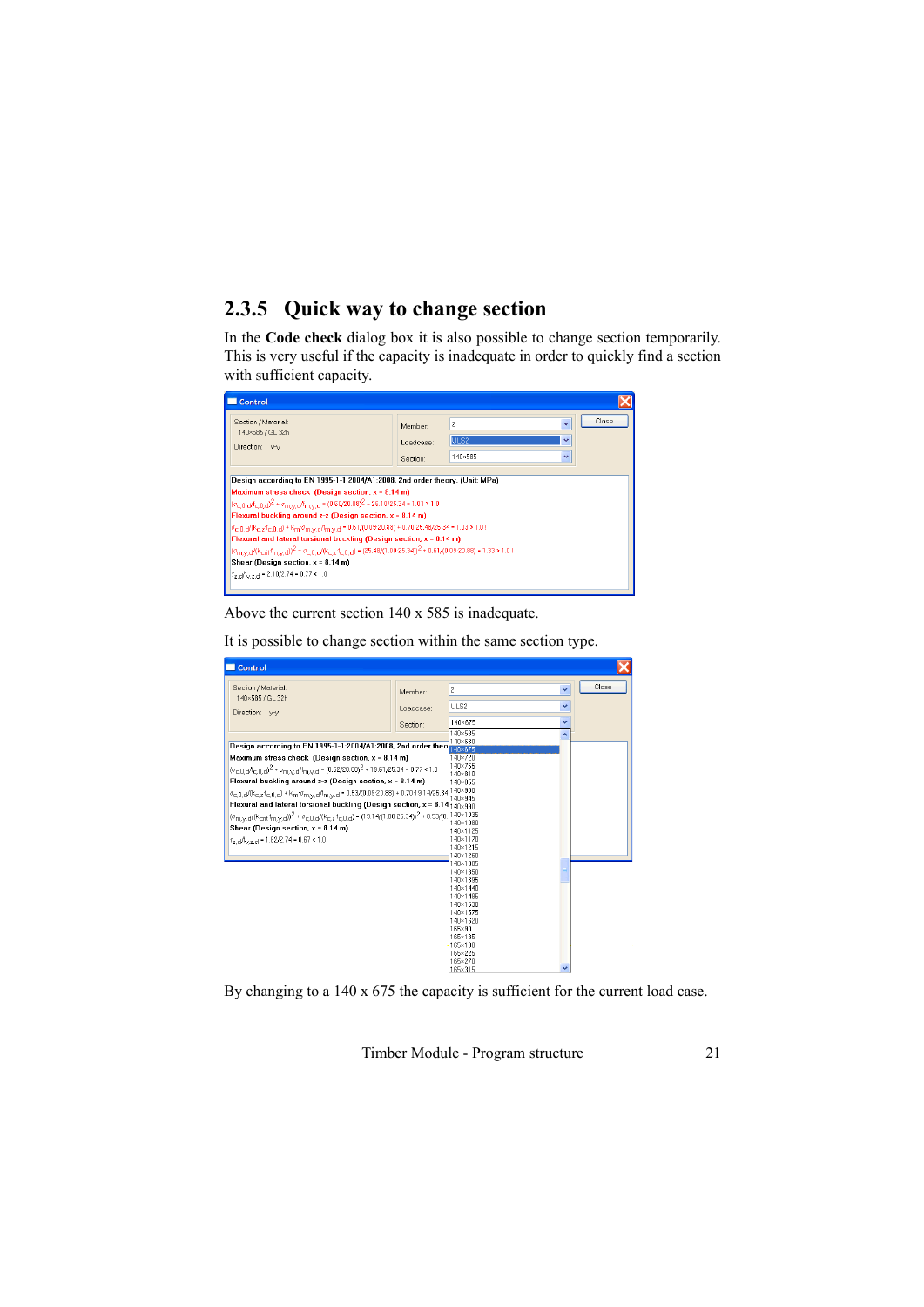#### <span id="page-21-0"></span>**Warning!**

Changing the section in the code check window means that a new design is made but the analysis is the same although the stiffness distribution in the structure has changed. The ability of section change has been created for the user to quickly find an appropriate section but then a new analysis has to be performed with the new sections. The program will therefore change back to the original section when the code check dialog window is closed.

#### **2.3.6 Utilization colours**

When the design has been completed the included members will get different colours depending on how the result turns out. The members that pass all checks will get a green colour and the others will get a red colour as default.

Members can also be coloured blue according to the **Utilization ratio-colours** option. The purpose with this can e.g. be to swiftly survey, not only which members will pass but also to see which members are being utilized over a user-given limit.

| Utilization ratio - colours                                        |              |  |
|--------------------------------------------------------------------|--------------|--|
| $\epsilon$ 0.5<br>Green<br>$0.500 - 1.000$<br>Blue<br>1.000<br>Red | OK<br>Cancel |  |

In the picture above an example is shown where all members that are being utilized less than 50% are being green coloured, those that are being utilized 50-100% are being blue coloured, and those that don't have enough capacity are being red coloured.

## **2.3.7 Utilization table**

|        | Utilization ratio - table |                             |
|--------|---------------------------|-----------------------------|
| Member | Utilization ratio         |                             |
| 2      | 1.498                     | Classify according to       |
| 3      | n 998                     | Member                      |
|        | ft 376                    | Utilization ratio           |
| 5      | 0.200                     |                             |
|        | 0.049                     |                             |
|        |                           |                             |
|        |                           |                             |
|        |                           | ------------------<br>Close |
|        |                           |                             |

In order to quickly get an opinion of the utilization in different parts of the structure the **Utilization ratio-table** option can be used. A table is displayed, showing the utilization value for all members. The table can be sorted according to utilization or member number.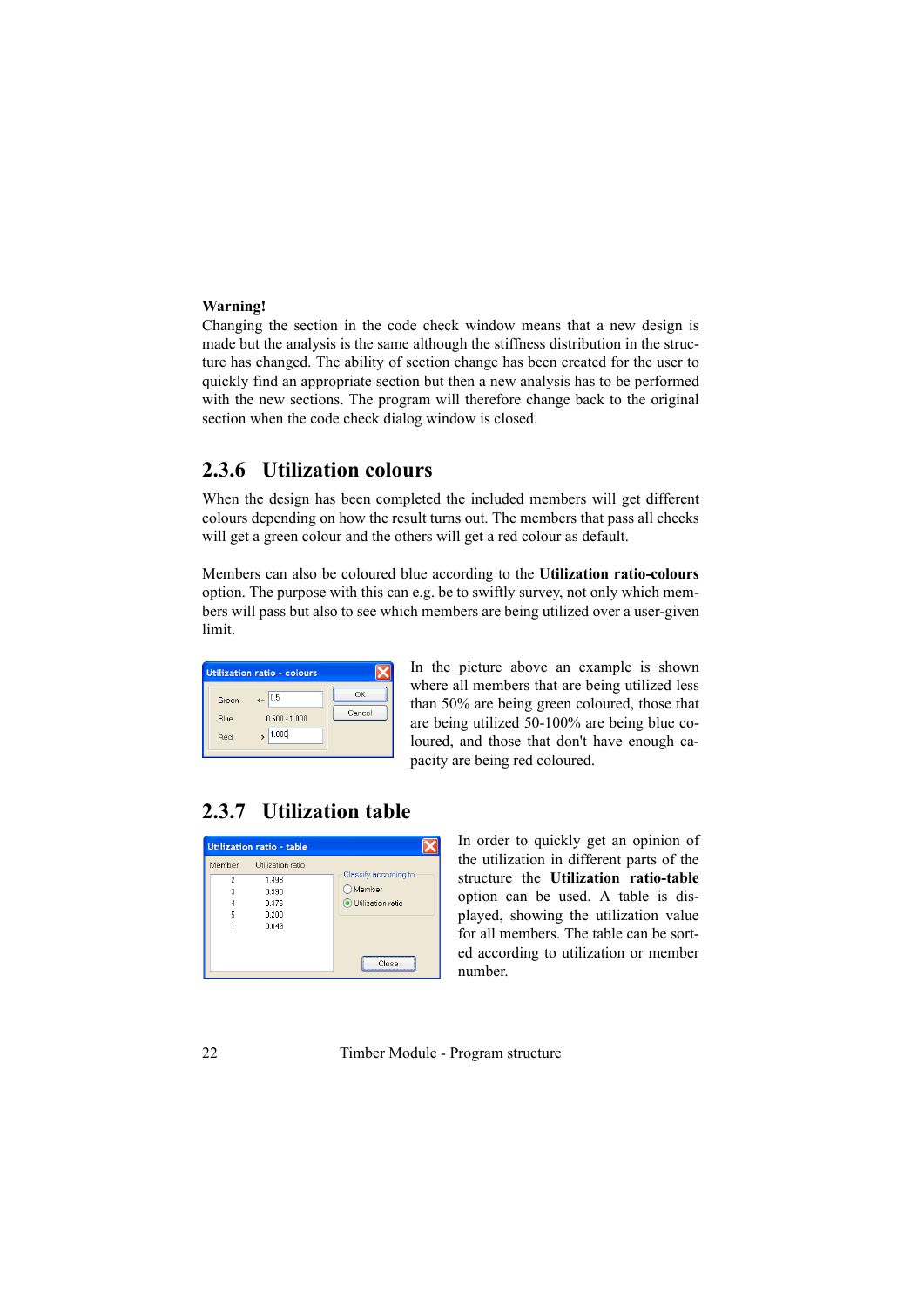# <span id="page-22-0"></span>**2.4 Option**



## **2.4.1 Lateral supports**

It is possible to support the members laterally continuously or with simple supports. If the option **Lateral support** in the menu **Option** is activated this lateral bracing is displayed as shown below:

If a number of members are supported simultaneously the top edge for a horizontal member corresponds to the right edge for a vertical member.

#### $\frac{1}{2}$  $\overline{1}$ Horisontellt element kontinuerligt stagat i ovankant.



Horisontellt element med punktvis stagning i ovankant.

## **2.4.2 Section image**

If the option **Section image** in the menu **Option** is activated the section for each member will be displayed as for the figure.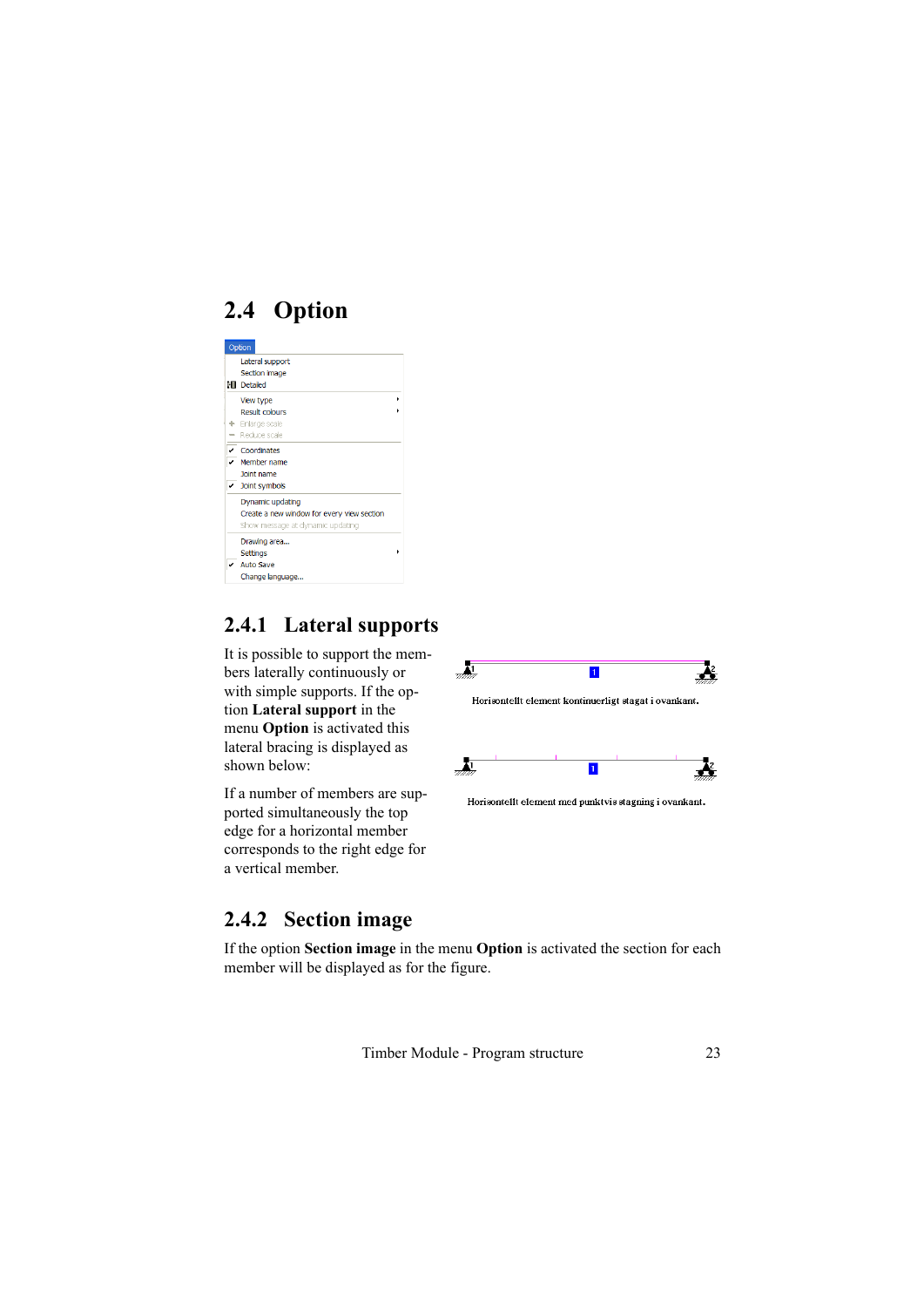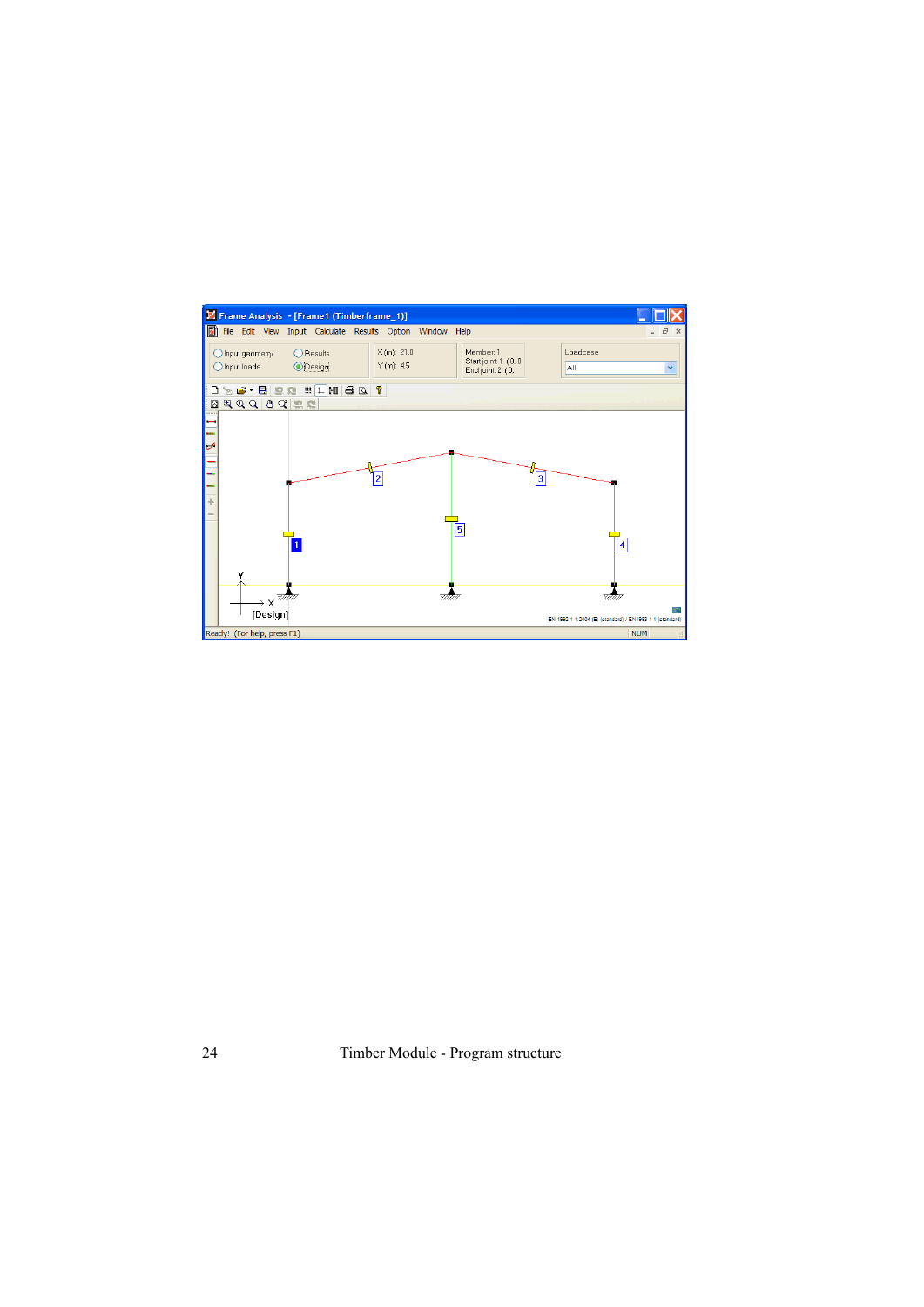# <span id="page-24-0"></span>**3 Methods of calculation**

## **3.1 Design methods with regard to buckling**

The design is being performed according to [1] along with all code prescribed checks depending on section type, section class and loading. Flexural buckling in the frame plane can be performed according to  $1<sup>th</sup>$  or  $2<sup>nd</sup>$  order theory. For buckling out of the plane frame  $1<sup>th</sup>$  order theory is used. The user decide desired method in **Frame Analysis**.

#### **3.1.1 First Order Theory**

The following are valid when designing according to the first order theory:

The capacity with regard to flexural buckling is calculated according to [1] 6.3.2. In the frame plane the buckling length is defined by the user and out of the plane the buckling length is calculated from support conditions defined by the user. The effect of initial bow imperfection is already considered and has not to be defined separately but the effect of possible deviation has to be considered by horizontal loads.

### **3.1.2 Second Order Theory**

The second order theory considers the influence of deflection on force and moment distribution within the frame. There is no need to define buckling lengths in the frame plane when using this method since the buckling effect will be considered with the second order moments in the members. The capacity with regard to flexural buckling in the frame plane is shown with the maximum stress check in the code check window with regard to  $2<sup>nd</sup>$  order moments. When all members pass the code checks there will be enough buckling safety within the frame plane for each member as well as for the frame as a whole.

Calculations according to the second order theory must have been selected in **Frame Analysis** in order to perform the design in this way in **Timber Module**. When using this method the following demands must be fulfilled: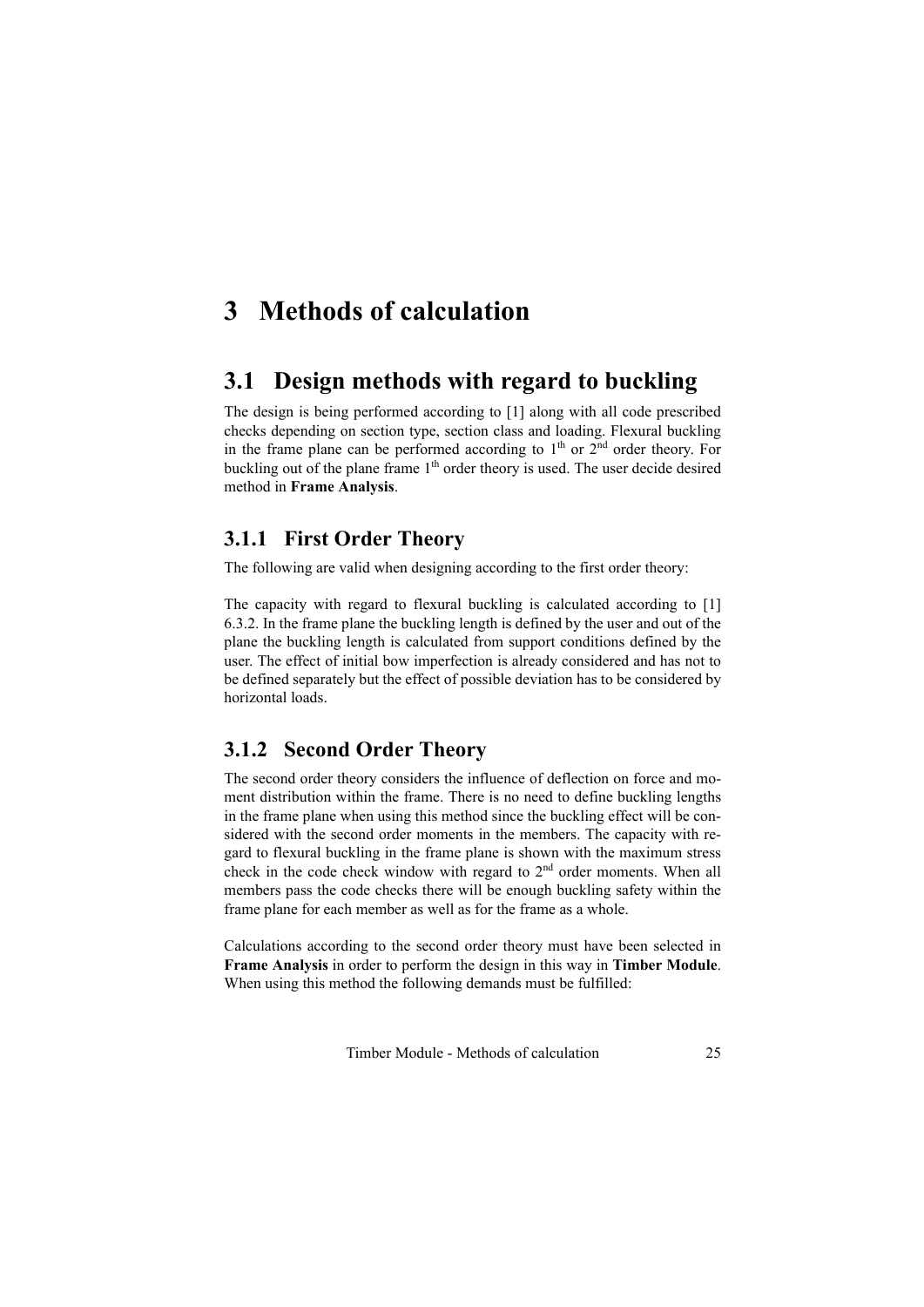<span id="page-25-0"></span>Consideration shall be taken to initial bow imperfections. Use the tool "Initial bow imperfection" in **Frame Analysis** to state which members shall have initial curvature due to imperfection. It is particularly important for hinged members loaded with axial force only otherwise there will be no effect from 2<sup>nd</sup> order moments. Therefore no design is allowed for compression members if the 1th order moment does not correspond to the initial bow imperfection moment.

When working with sway-frames (or isolated columns) consideration must also be taken to initial deviation from the vertical loads of the frame. **Frame Analysis** will not automatically consider this, so the user must choose another method in order to include effect of initial deviation. A suitable method is to add fictive horizontal loads corresponding to the effect of the deviation.

With regard to instability out of the frame plane, also a flexural and a flexural and lateral torsional buckling check is made unless the member is prevented from lateral movement by lateral bracing.

Instability out of the frame plane is also affected from the support conditions defined by the user under the option **Support conditions**. As default it is presumed that all members are hinged at both ends.

# **3.2 Axial force capacity**

The capacity for members in tension and compression is calculated according to [1] 6.1.2-5.

The capacity for compressed members is calculated with regard to flexural buckling and possible torsional buckling.

The member can be laterally supported continuously or at certain points in order to increase the capacity with regard to instability out of the frame plane.

# **3.3 Moment capacity**

The capacity is calculated according to [1] 6.3.3.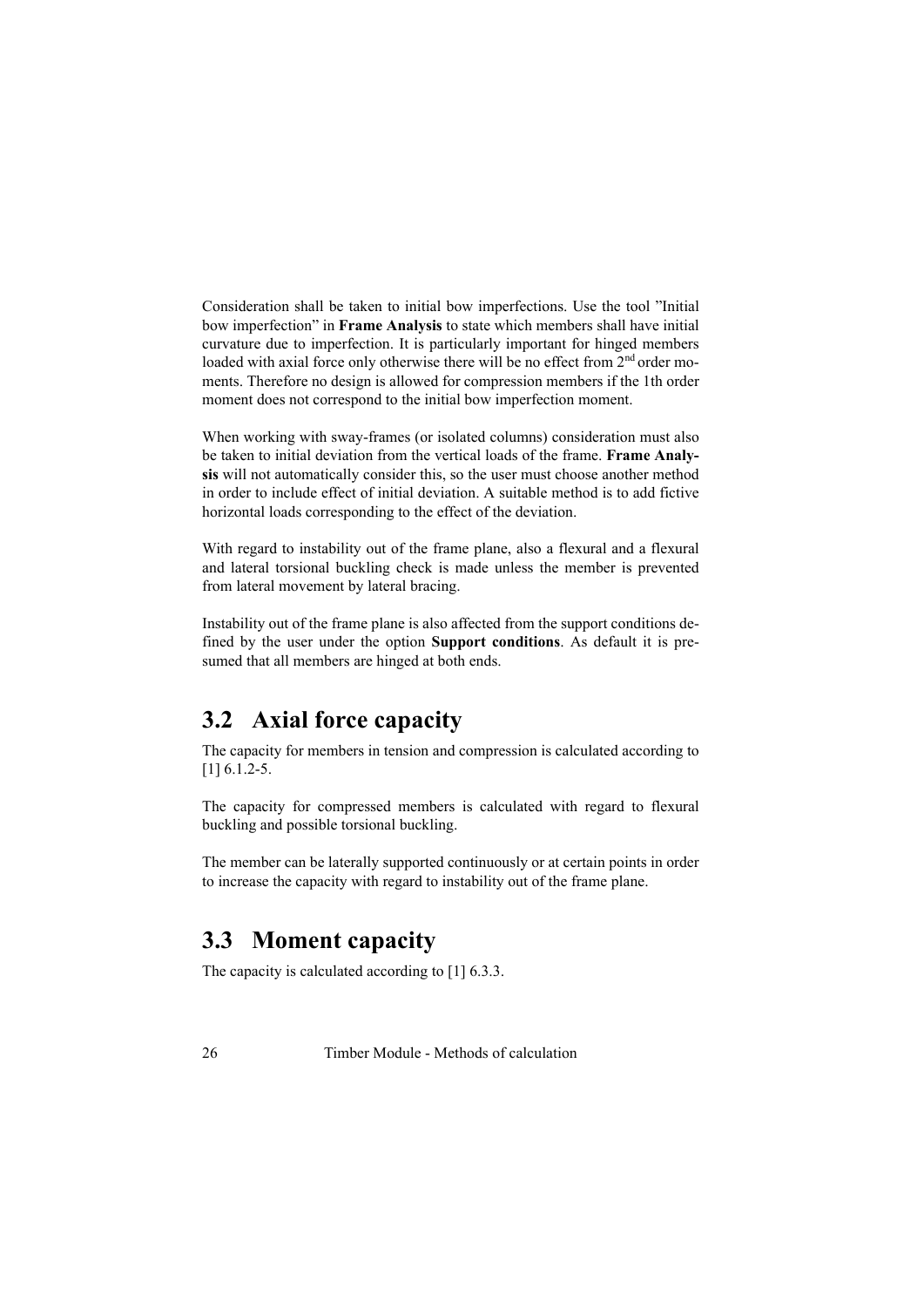## <span id="page-26-0"></span>**3.3.1 Lateral torsional buckling**

Lateral torsional buckling is calulated for rectangular massive sections, **I**-sections, rectangular hollow sections and **U**-sections if the height > width.

The reduction factor with regard to lateral torsional buckling is calculated according to  $[1]$  6.3.3.

The elastic critical moment for lateral torsional buckling  $M_{cr}$  is calculated as described below.

#### **Elastic critical moment for lateral-torsional buckling M<sub>c</sub>**

When calculating lateral-torsional buckling it is required to find the critical moment **M<sub>cr</sub>** for arbitrary sections, where the moment distribution and support conditions greatly influences the result. A theoretical solution could be written as:

 $M_{cr}$  = m / L (E<sub>0,05</sub> I<sub>z</sub> G<sub>0,05</sub> I<sub>Tor</sub>)<sup>0,5</sup>

Where **m** is a coefficient depending on the section type, loading, support conditions and load level and  $\kappa$  is depending on the support conditions.

 $\mathbf{I}_{\text{Tor}}$  is the torsional constant.

It is however in most cases not possible to find a theoretical solution for the critical moment **M<sub>cr</sub>** for arbitrary sections, loading situations and support conditions.

#### **Present solution**

In the timber design module routines to calculate the critical moment is used where a method to transfer the current case to a case with a known theoretical solution is the so called "Deflection analogy" where the deflection for the member as simply supported with the current load situation is compared to deflection for a standard load in this case a uniform load. To consider different moment distributions, support conditions and load levels [4] and [5] are used. As the centre of gravity of the load action along the member is important especially when the support conditions differ between the edges, this point is calculated and the critical moment is influenced accordingly.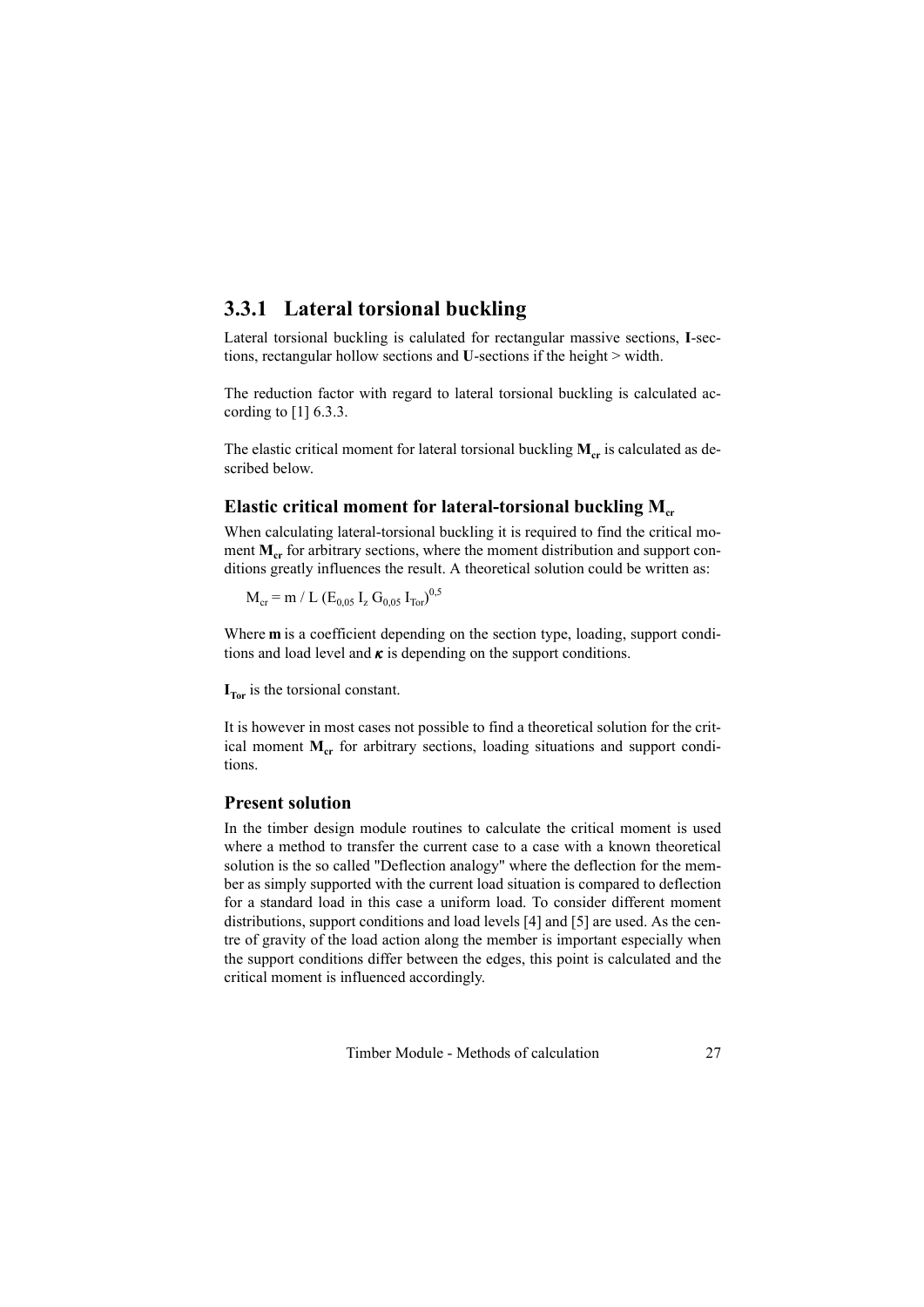The following moment types will be used in the calculation:



No consideration is taken to an increased critical moment due to the continuity between members but each member is treated as simply supported, however with regard to the actual moment distribution. Defining fixed support conditions can also increase the critical moment.

#### **Moment types 1,2 and 6**

The current load case is transferred to the case uniform distributed load by the deflection analogy. The load level in this case influences the critical moment. The capacity could be increased by fixed support conditions in the weak direction at one or both ends. If only one end is fixed the calculation will also consider the position of the centre of gravity for the current load case with regard to the fixed end.

For moment type 2, if only one end is fixed the critical moment will differ depending on if the support moment is situated at the fixed end or not.

For moment type 2 and 6 the critical moment is influenced by the relation between the magnitudes of the positive and the negative moments.

#### **Moment types 3,4 and 5**

For these types the calculation is made for a linear moment distribution, where the relation between the magnitudes of the end moments highly influences the result. The critical moment could be increased by fixed support conditions in the weak direction at one or both ends. If only one end is fixed the capacity will differ depending on if the largest moment is situated at the fixed end or not.

For a cantilever the current load case is transferred for moment type 3 to the case uniform distributed load by the deflection analogy. The load level will in this case influence the critical moment.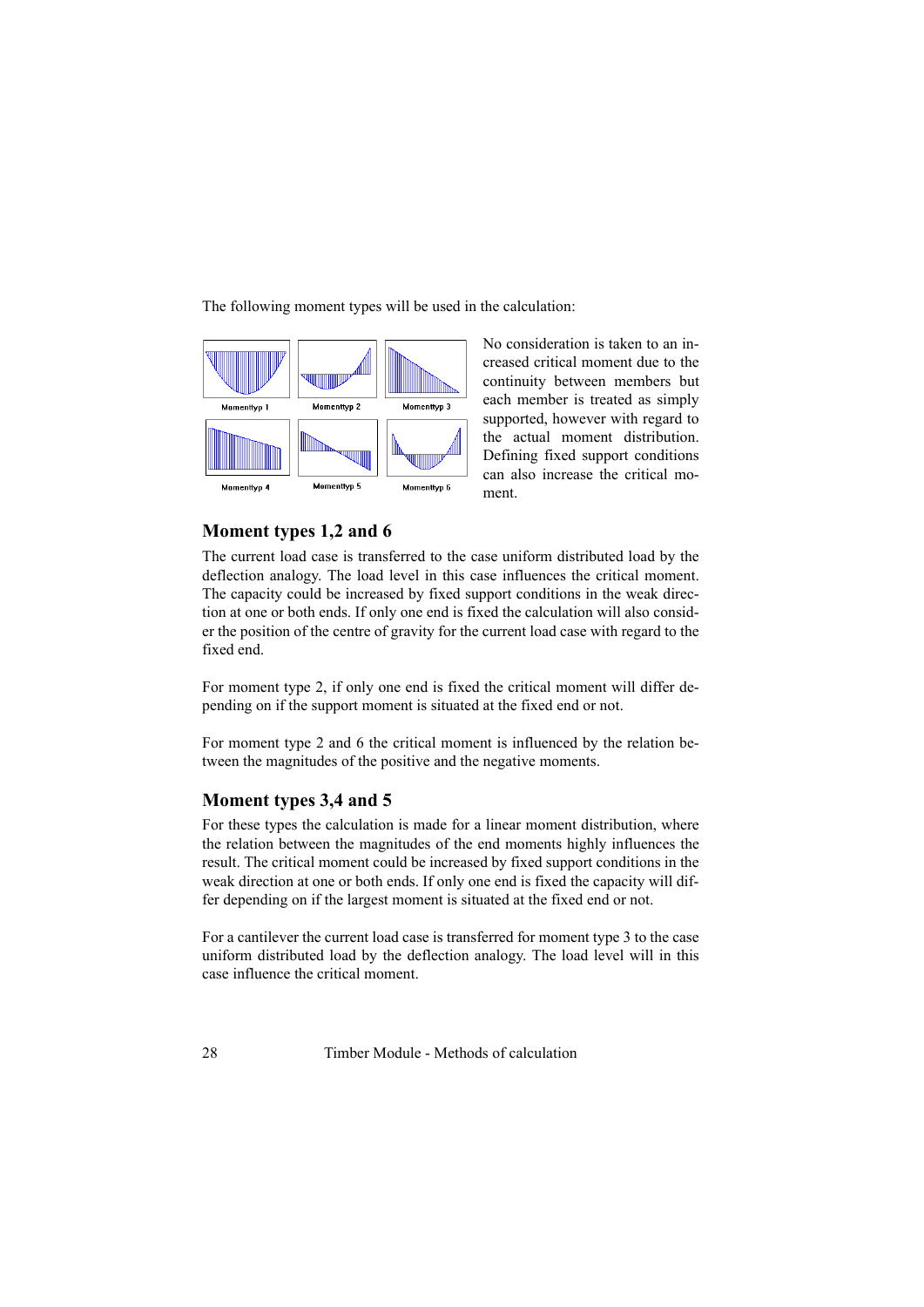<span id="page-28-0"></span>For moment type 4 the calculation for a cantilever will be performed as for a member hinged at both ends with double length.

## **3.4 Shear capacity**

The capacity is calculated according to [1] 6.1.7. An effective width  $b_{\text{ef}} = 0.67$  b is used but can be adjusted if the user not want to follow the code in this respect.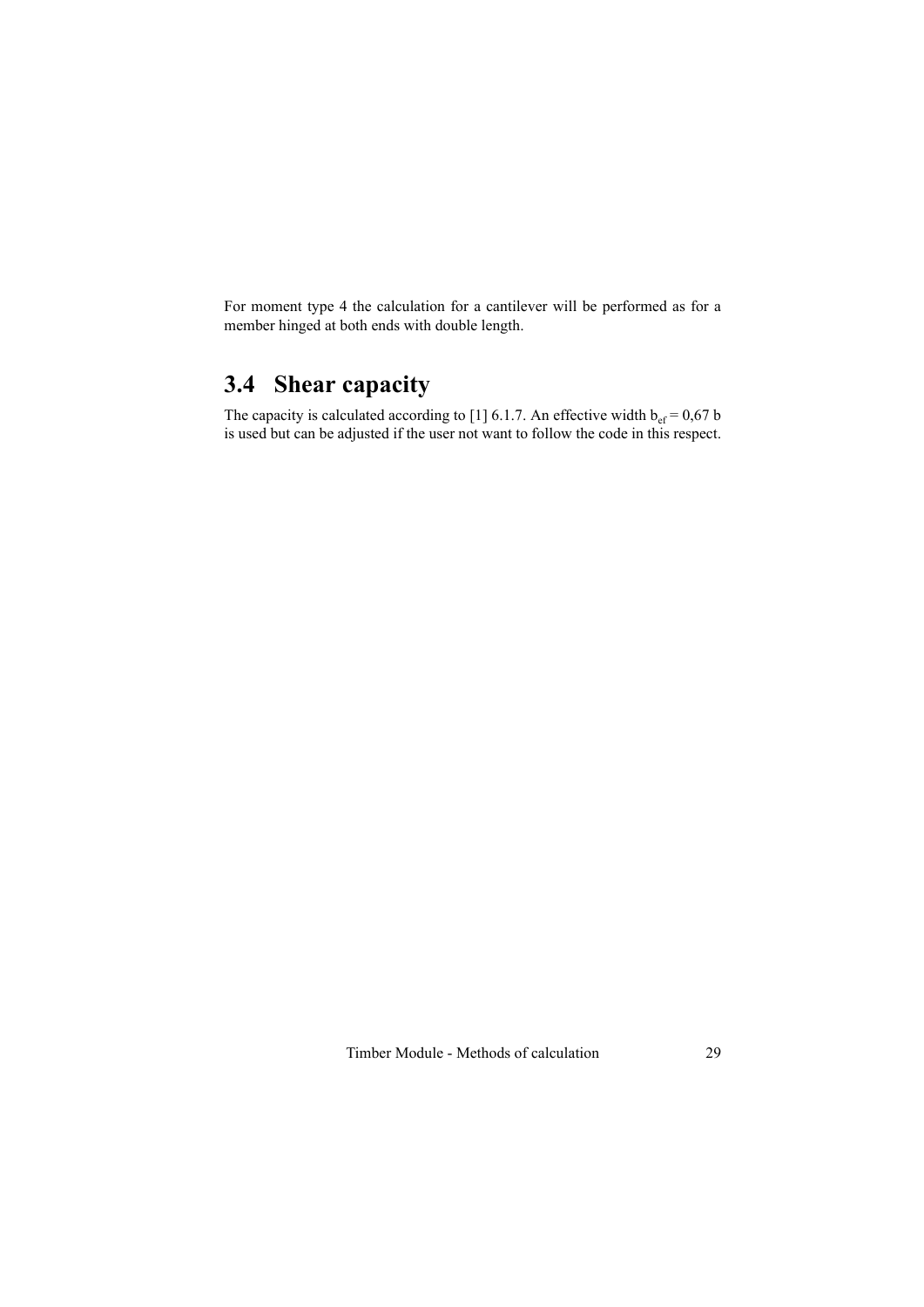30 Timber Module - Methods of calculation